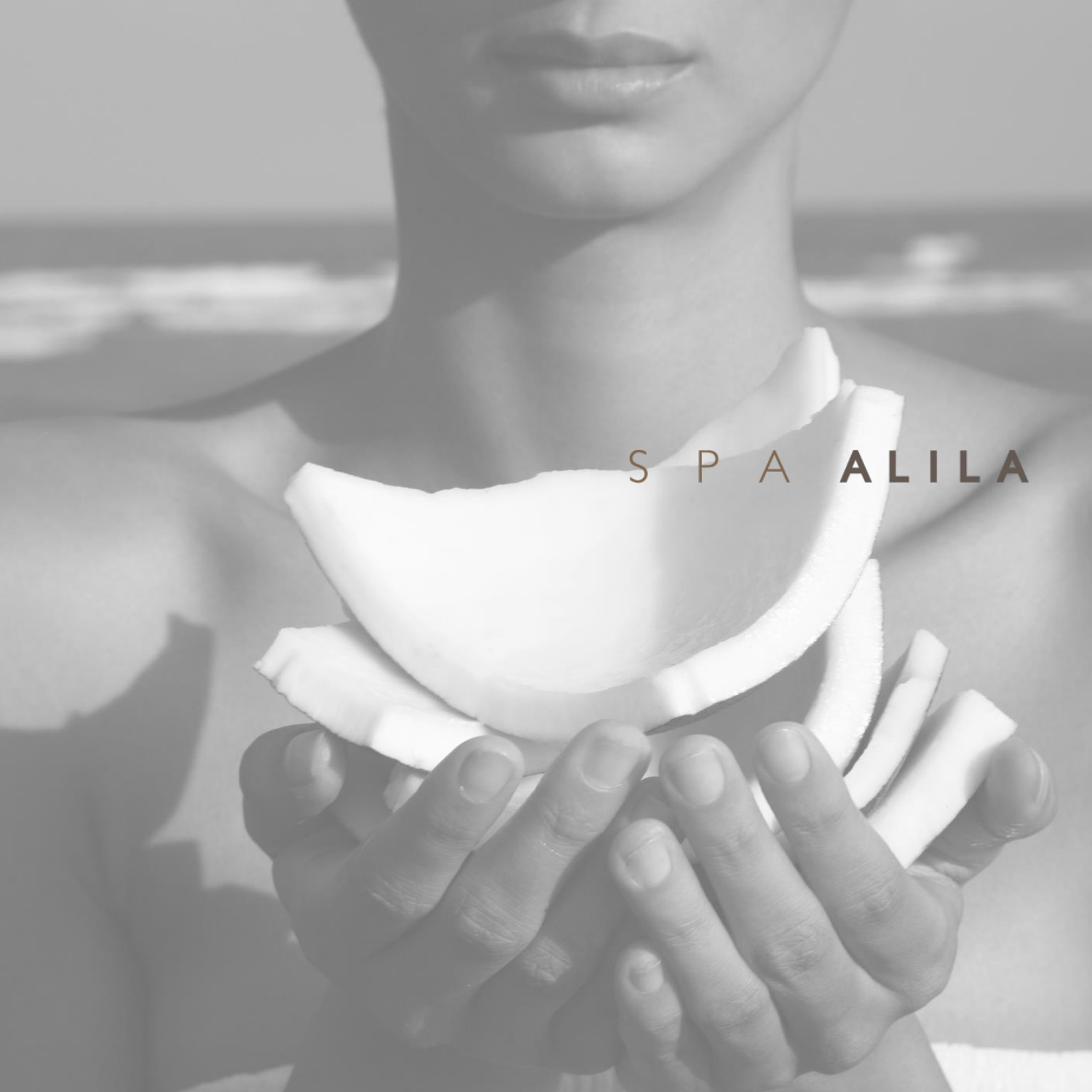# S P A ALILA

Spa Alila at Alila Villas Uluwatu offers guests unique and customised spa experiences in a relaxed and contemporary environment. Varieties of indulgent and rejuvenating spa treatments are combined with personal consultations given by friendly and intuitive therapists. Spa Alila fervently believes in using only natural products for spa therapies and all products are handmade using pure, natural ingredients. In addition, the spa offers a range of exercise, yoga and meditation classes for guests who seek to invigorate their senses, along with a variety of health foods and self-care recommendations to maintain a balanced sense of well-being. The charming interiors and warm ambient lighting of Spa Alila, together with soothing scents of essential oils, offer guests a comforting prelude to their treatments.

The extensive and exclusive spa treatment menu combines both Asian and Western therapy techniques and showcases Spa Alila's special selection of natural active ingredients. Guests are able to choose from a wide range of therapeutic massages. These include deep tissue, relaxing, nurturing and a special pregnancy massage for expectant mothers. Aside from customisable spa treatments, his/her facials, body scrubs, hair treatments, manicure and pedicure offerings, Spa Alila at Alila Villas Uluwatu also takes pride in its nurturing techniques passed down for generations but rarely practised in today's spa treatments. These nurturing movements, locally known as "Sayang Sayang", calm not just the body but also the mind and spirit. Guests are also invited to build their own spa package with a variety of interchangeable product elements and treatment enhancements.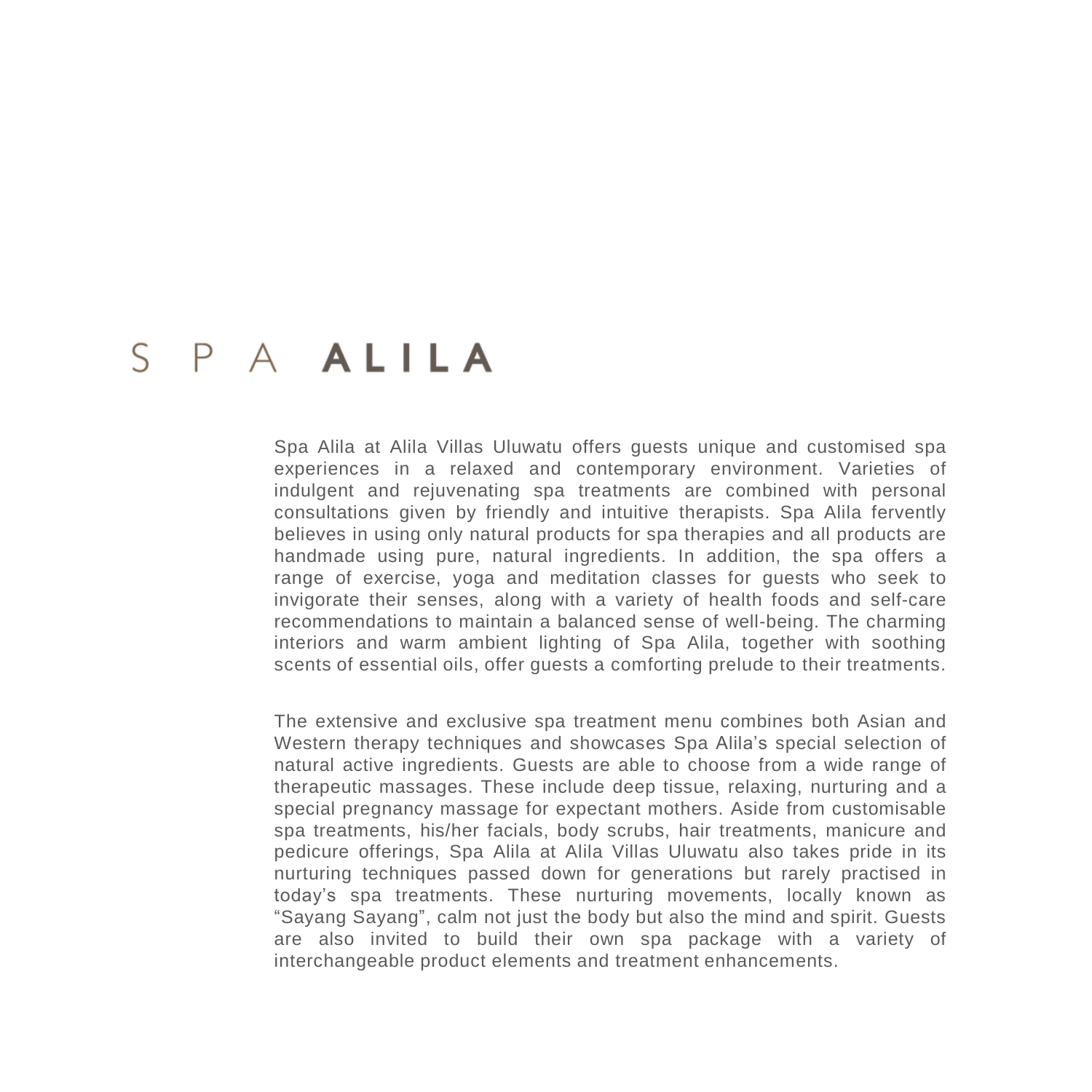# S P A ALILA

Each spa villa comes with its own private entrance with a herbal steam shower and a bath-tub, his and her grooming stations, two adjustable treatment beds with individually controlled sound system and personal music selection, and a daybed for relaxing or having foot baths, pedicure and manicure treatments. Guests who prefer more privacy can choose to enjoy spa treatments in their villa or by their private lap pool under the starstudded night sky.

Guests looking to take home a piece of their spa experience can purchase from Spa Alila's extensive range of skin care products. Available at the merchandise section at the spa reception, these products are made from allnatural and locally sourced ingredients.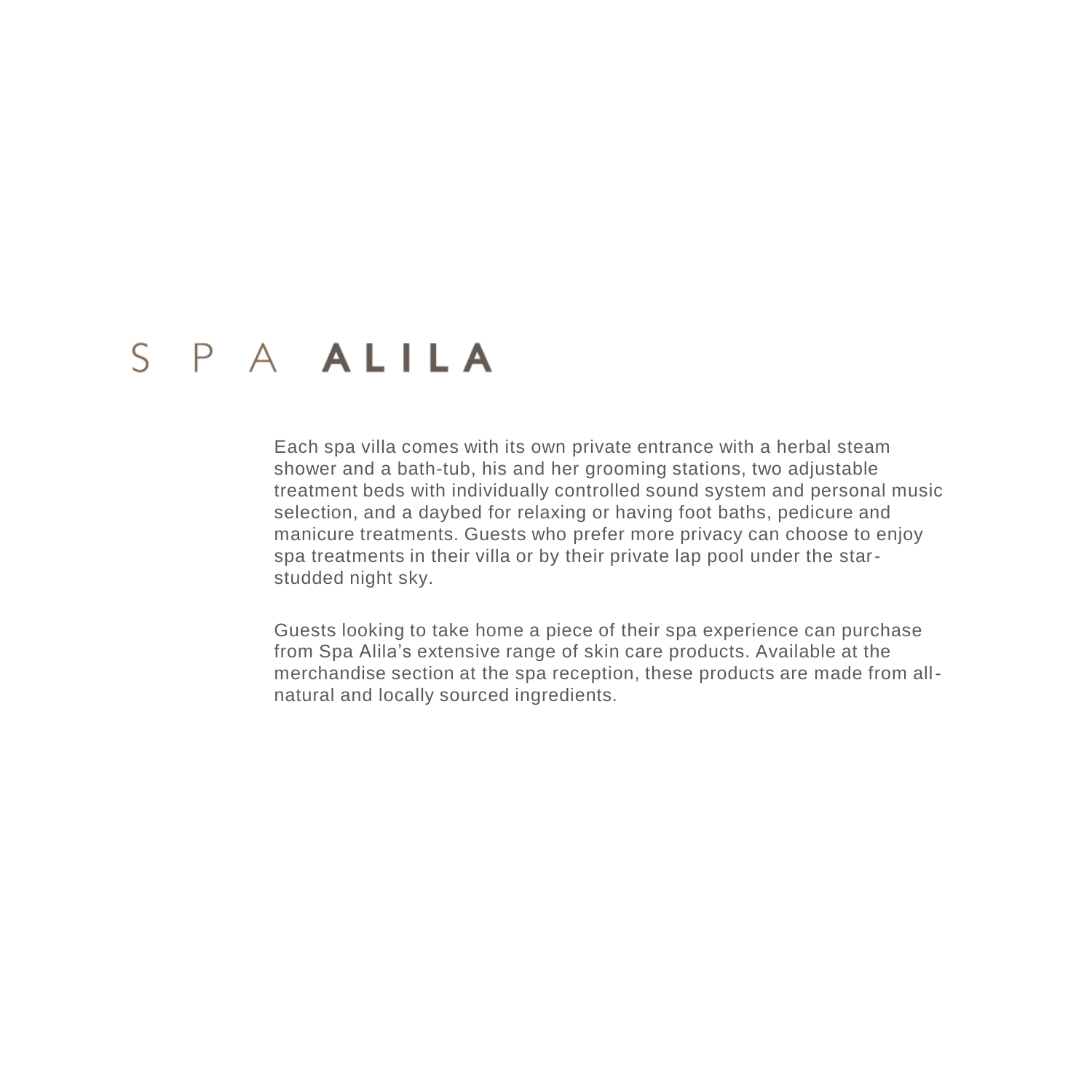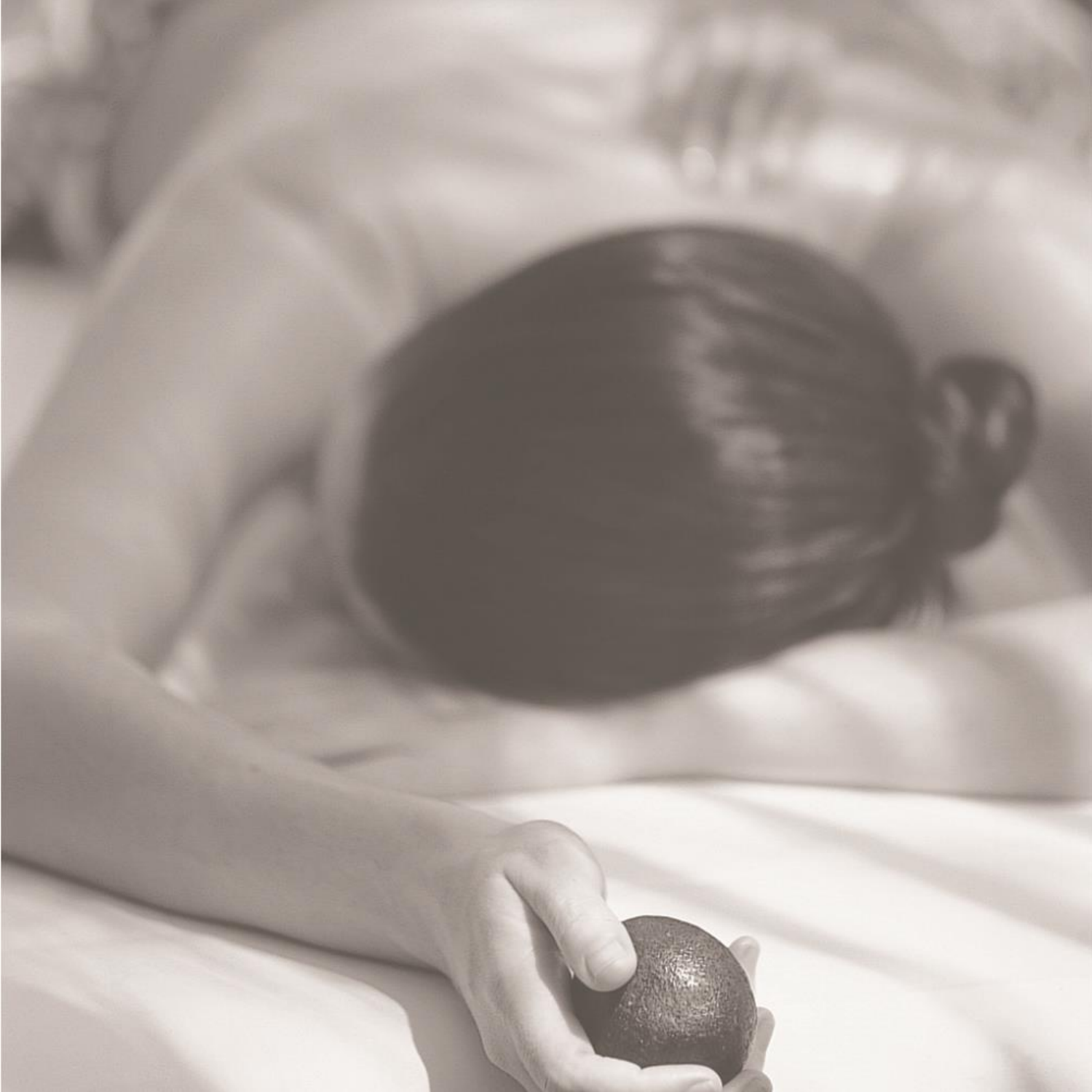# Dear Guests,

Your safety and comfort is our utmost priority while maintaining strict health, hygiene and sanitation procedures. We would like to inform you that all of our tools, equipment and treatment rooms are being thoroughly cleaned and sanitized after each treatment. Whenever possible, disposable items are utilized such as face masks, face cradle covers, massage panties and nail files. Throughout your treatment, our therapists will wear a face mask and strict hand sanitation protocols are in place. Please be encouraged to reach out to our Spa Host to address any concerns you may have.

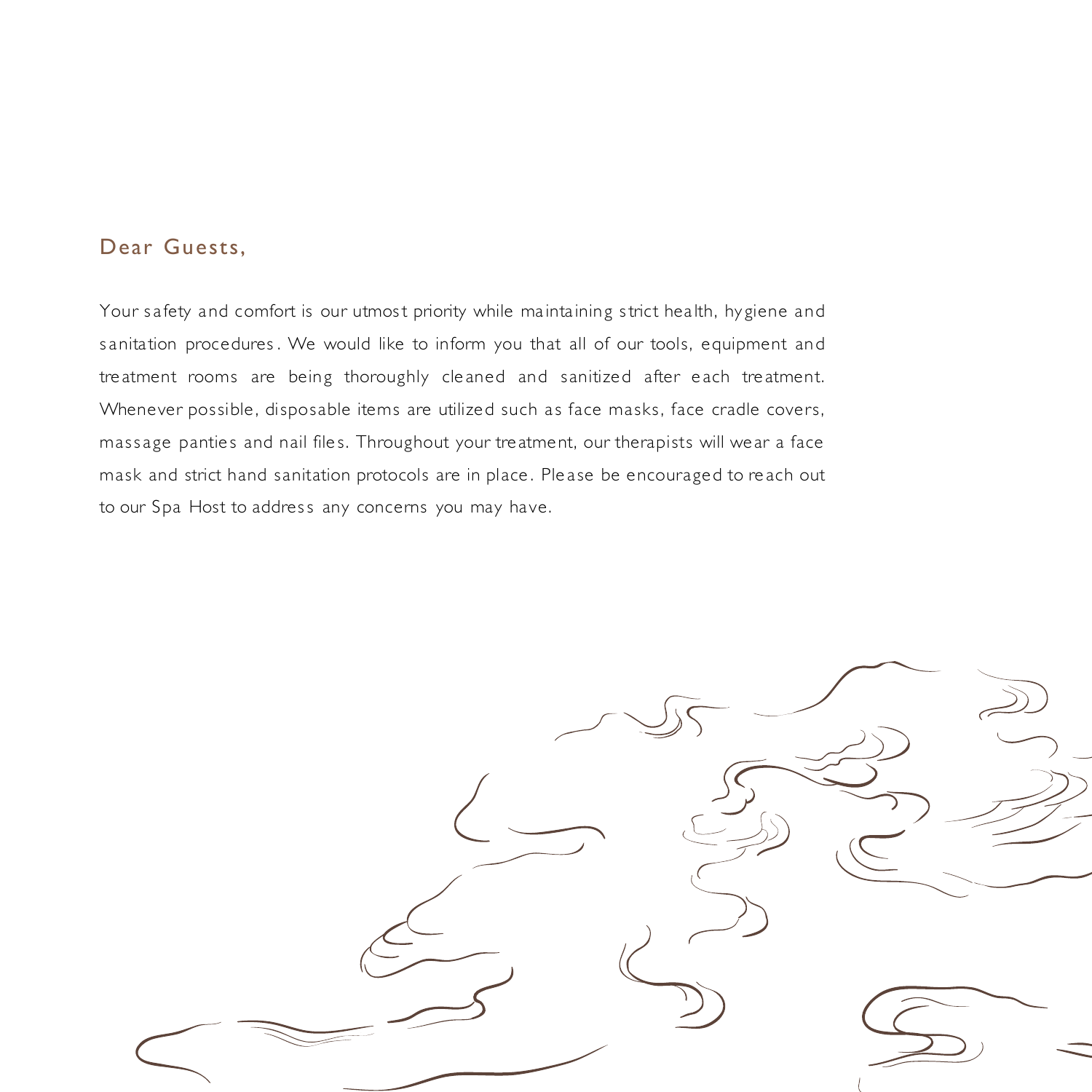# **SPA ALILA TREATMENT MENU**

At Spa Alila, our goal is to help bring you back into balance naturally with treatments personalised to your needs. Through the heartfelt touch of our experienced therapists, our naturally active products and maximum guest input, we create a new dimension in nurturing and divine pampering rituals. Surrender to the blissful Spa Alila experience and you'll see and feel the benefits in your appearance, your spirit and your overall sense of well-being. Step into our sanctuary and let your pampering begin…

#### **Face**

#### **Her**

Reveal your skin's full potential with this remarkable facial specifically customised for ladies. See the glowing results of exfoliating sandalwood, detoxifying French red clay, and toning and rejuvenating oils of rose and lemon. A combination of pressure point and lymphatic drainage massage techniques leaves your skin looking alive and lustrous! 75 min | 1,210

# **Him**

Our Alila Man facial is designed to restore skin's natural pH balance, leaving you with a softer, smoother and radiantly healthy appearance. Treatment includes exfoliation with local rice bran and sandalwood, a detoxifying mask of volcanic clay and lemon, then finished with an ultra moisturising blend of aloe vera juice, wildflower honey and wheat amino acids. 75 min | 1,210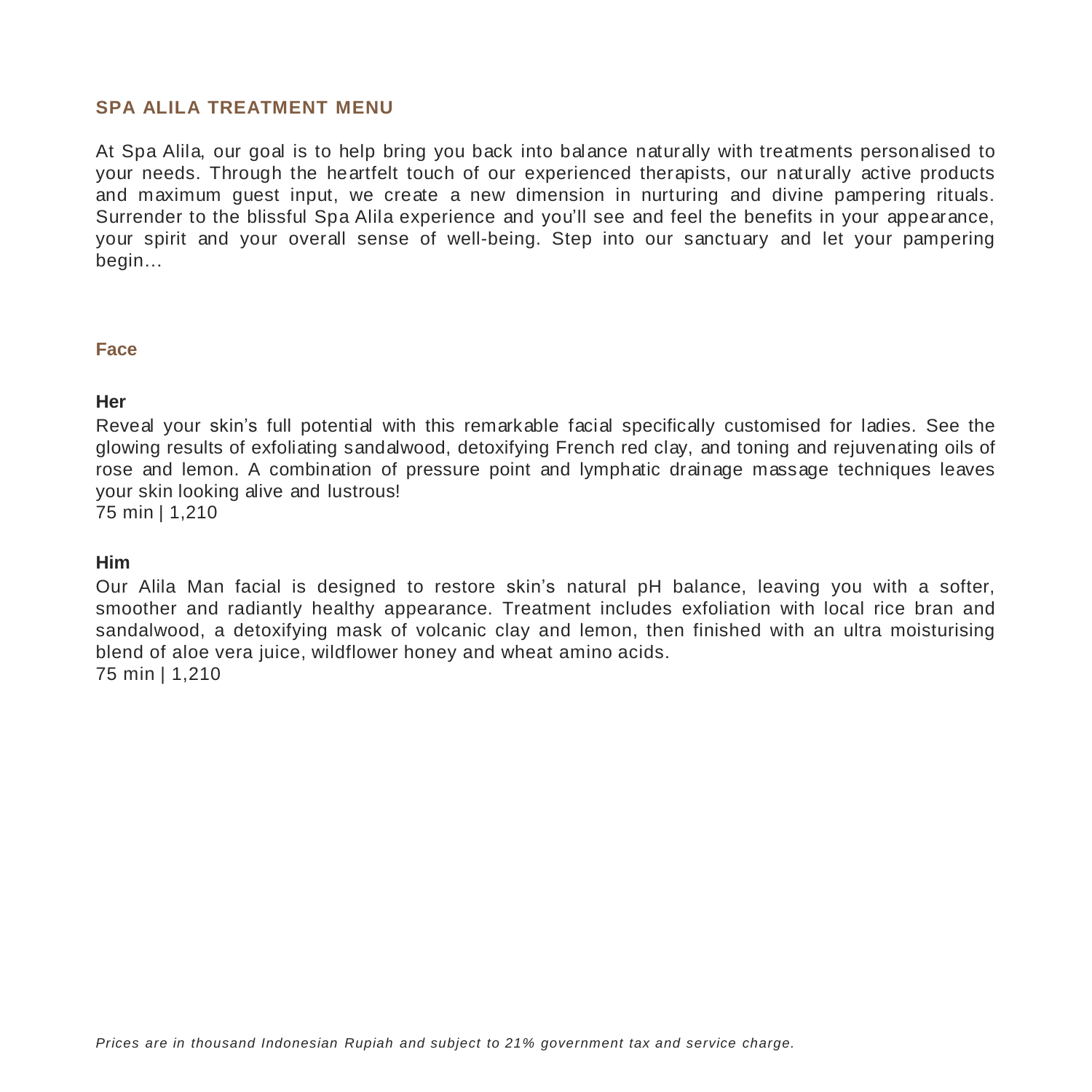# **BABOR – FACIAL**

Working close with Dr. Michael A. Konig, a leading authority in plastic surgery, BABOR developed treatments based on BABOR's longstanding knowledge and experience. Using unique cleansing and invigorating power of oil and water (HY-OL) and natural plan sesame oil, shea butter, jojoba oil, our professional skin analysis will show you which treatment and skin care products suit you best.

#### **ULTIMATE FACE LIFTING**

#### "The synergy of medicine and Nature"

With 99 % of collagen obtained from natural freeze-dried collagen fibers that imitate the skin's collagen structure, supplies intensive moisture and promotes collagen synthesis in the skin. This treatment can reduce wrinkles, improve declining skin tone, and prevent the promotion of lines and premature aging. 90 min | 2,175

#### **VITA BALANCE**

"Thoroughly moisturize dry skin, sense the unique harmony"

Dry skin that is lacking in moisture has lost its suppleness and reveals dryness lines and flakes easily. This vita balance treatment uses deep moist complex for the care of dry skin. This moisturizing treatment regulates the skin's lipid and moisture balance, restores elasticity and suppleness, leaving the complexion looking soft and well cared for

75 min | 1,570

#### **CALMING SENSITIVE**

"Care for sensitive skin, sense the unique harmony"

Skin can be sensitive to nature. Our modern way of life increasingly exposes our skin to aggressive environmental influences that weaken the skin's natural protective mantle. It responds by sending our SOS signals, such as redness and tingling. The skin feels taut and itchy, and its moisture levels fall. This permanent lack of harmony can also accelerate the process of skin aging. Calming sensitive relaxes and calms skin instantly. Irritations, redness, tingling and tightness subside. The combination of pure plant extracts and oils that regulate the skin's moisture levels, increase suppleness and protect against environmental damage. 75 min | 1,570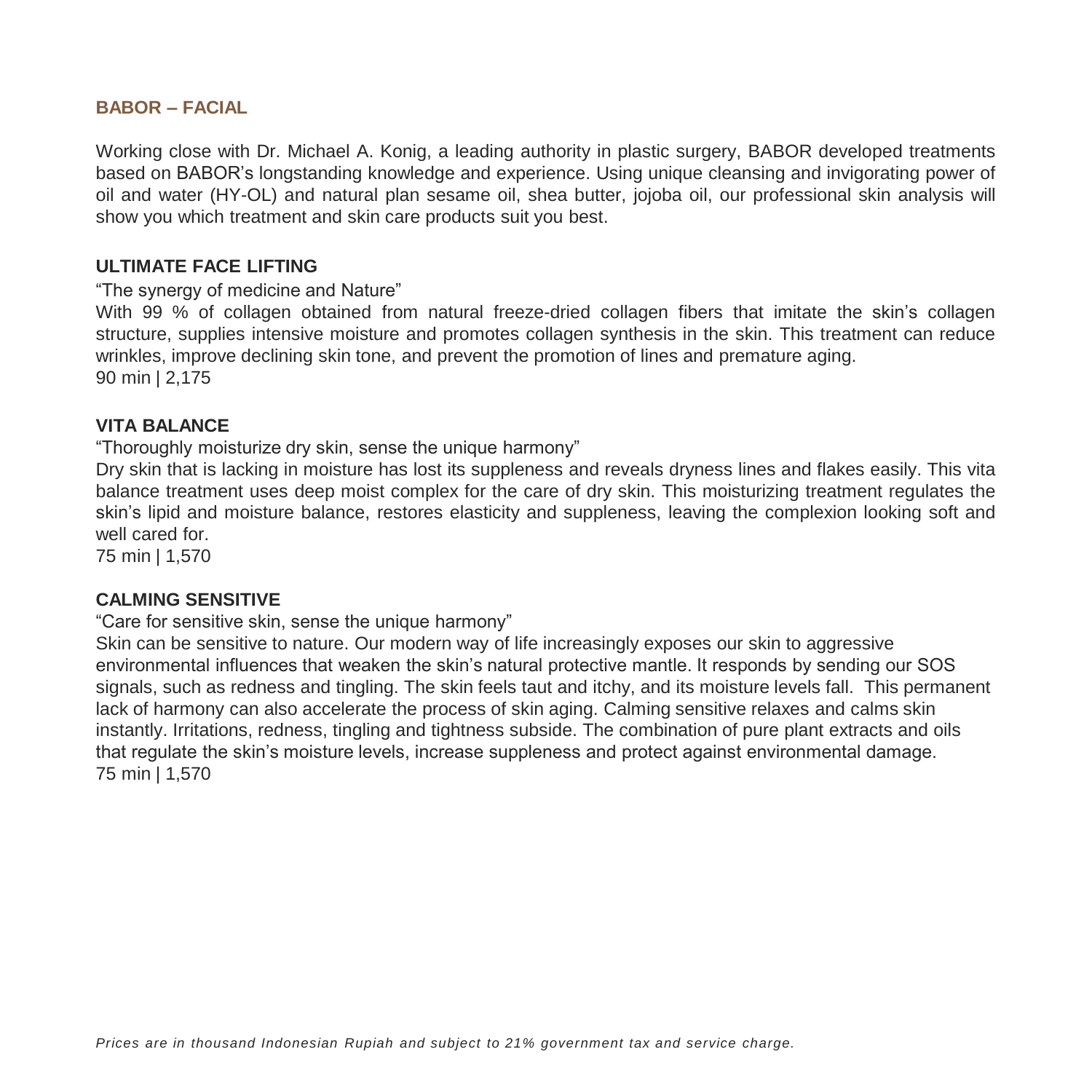### **MICRODERMABRASION**

Microdermabrasion is used to give your skin a healthy glow or to target more specific requirements such as reducing fine lines, wrinkles, scarring, sun damage and acne. Post treatment your skin continues to improve due to increased collagen & elastin production. Unlike many skin rejuvenation treatments, microdermabrasion is non-invasive, so requires zero recovery time.

# **MICRODERMABRASION & COLLAGEN FACIAL**

Experience the combination benefits of microdermabrasion and collagen. Designed to stimulate the production of collagen and elastin for skin that appears more vibrant, toned and clear. After the microdermabrasion, a collagen mask is applied to deeply rejuvenate skin cells, hydrate and reduce wrinkles. The perfect pick-me-up that leaves skin instantly hydrated and younger looking. 60 min | 1,680

#### **BACK MICRODERMABRASION**

Improve the smoothness and texture of dry, rough skin with this cleansing and refining microdermabrasion treatment. A cold white clay mask is applied and left to nourish the new skin cells while your feet receive a 15-minute massage treat. 60 min | 1,250

#### **"BUTT REFINEMENT"**

A gentle exfoliation treatment aimed at reducing cellulite pockets, rough skin and uneven skin tone on the buttocks and back of legs. Treatment features deep cleansing and toning mask applications with beneficial minerals and extracts such as coffee & coconut. Butt | 45 min | 850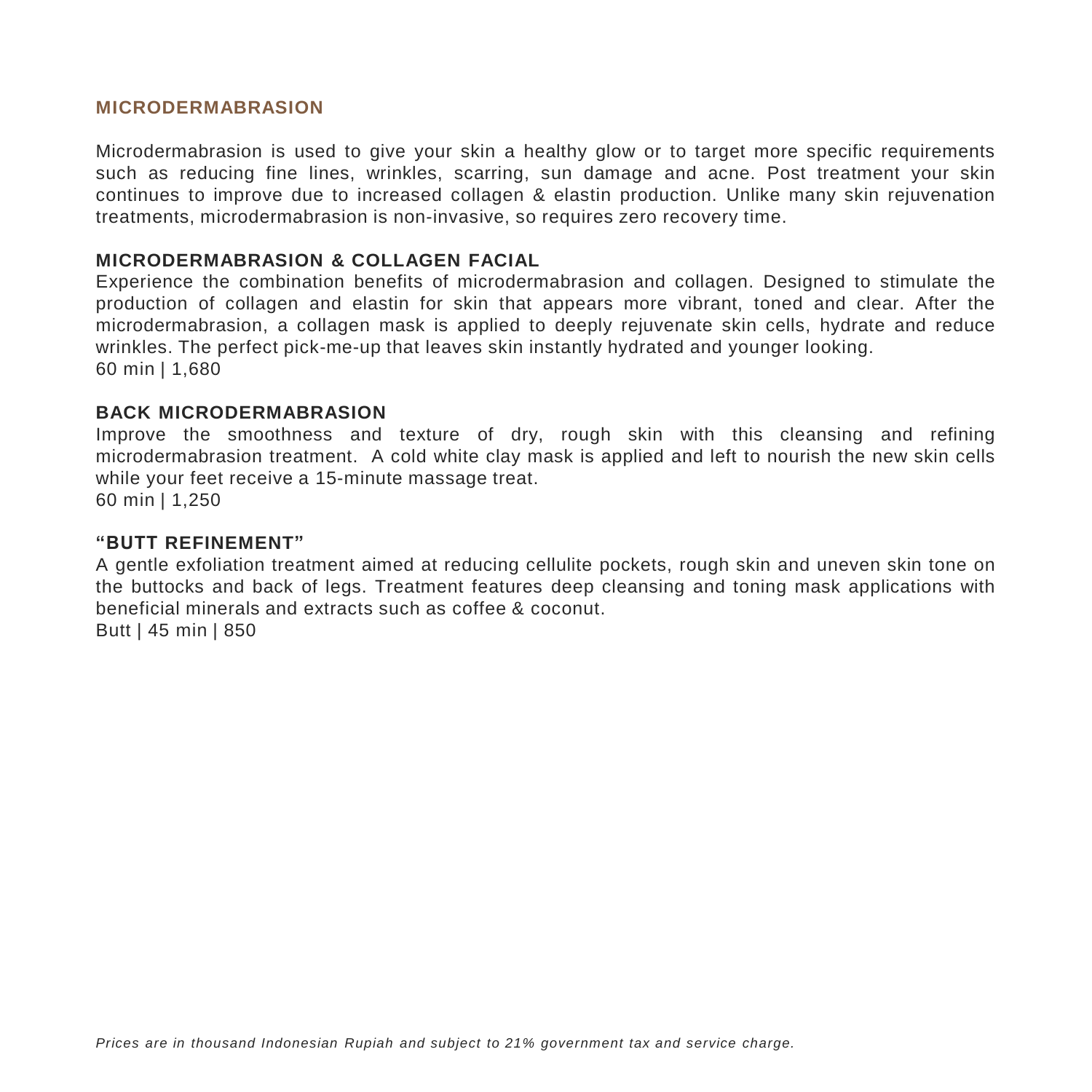# **HANDS AND FEET**

#### **DELUXE MANICURE**

This indulgent spa manicure includes a stimulating hand scrub, soothing hand bath, relaxing hand massage and essential nail maintenance and grooming. 75 min | 605

#### **DELUXE PEDICURE**

Treat your feet to the attention they deserve! This pampering spa pedicure includes an invigorating foot scrub, relaxing footbath, foot massage and essential nail care. 75 min | 605

## **EXPRESS PEDICURE OR MANICURE**

Express file, tidy and polish. Massage and scrub are not included. 45 min | 400

#### **EXPRESS MANICURE AND PEDICURE COMBINATION**

Express file, tidy and polish. Massage and scrub are not included. 75 min | 605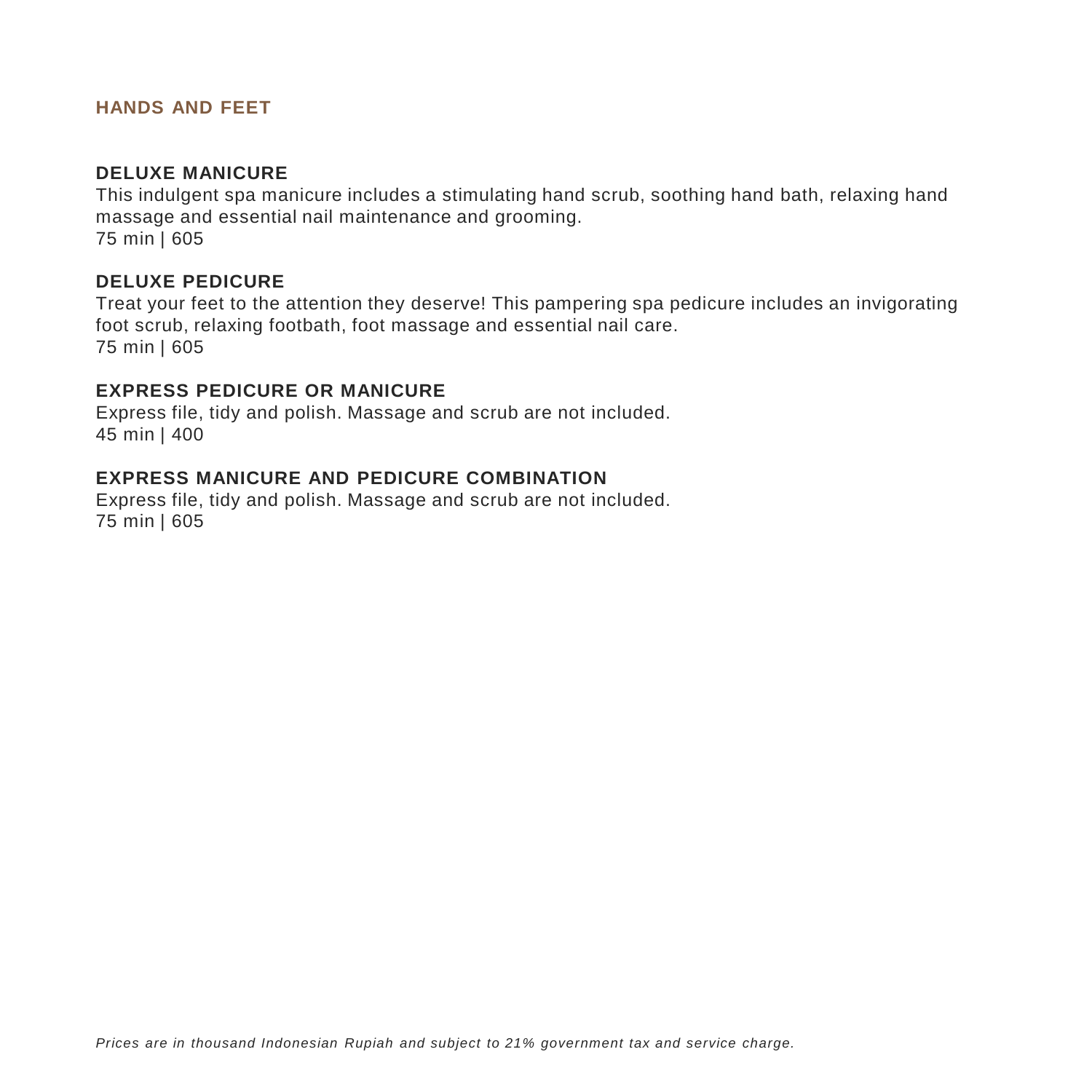# **HAIR AND SCALP**

#### **BALINESE TRADITIONAL CREAMBATH**

A mind-melting, intensely hydrating crème hair bath with essential oils of rosemary and lavender combined with nourishing base oils of coconut, avocado and shea butter. A clay-based mask is massaged into the hair and scalp and left to condition, strengthen and hydrate while pressure point massage and palm strokes soothe the neck and shoulders. A 10-minute warm wrap is applied to open the pores followed by a cool wash with our signature shampoo and conditioner – the finishing touch for a renewed healthy sheen.

60 min | 1,155

### **HAIR STIMULATION MASSAGE**

An invigorating and highly nourishing hair and scalp treatment that powerfully stimulates hair growth through a combination of massage techniques and beneficial plant extracts. Essential oils of sea buckthorn and German blue chamomile stimulate the follicles while an oxygenating massage technique is gently applied to enhance cell stimulation. This protein-rich treatment is especially nourishing for dry or damaged hair.

60 min | 990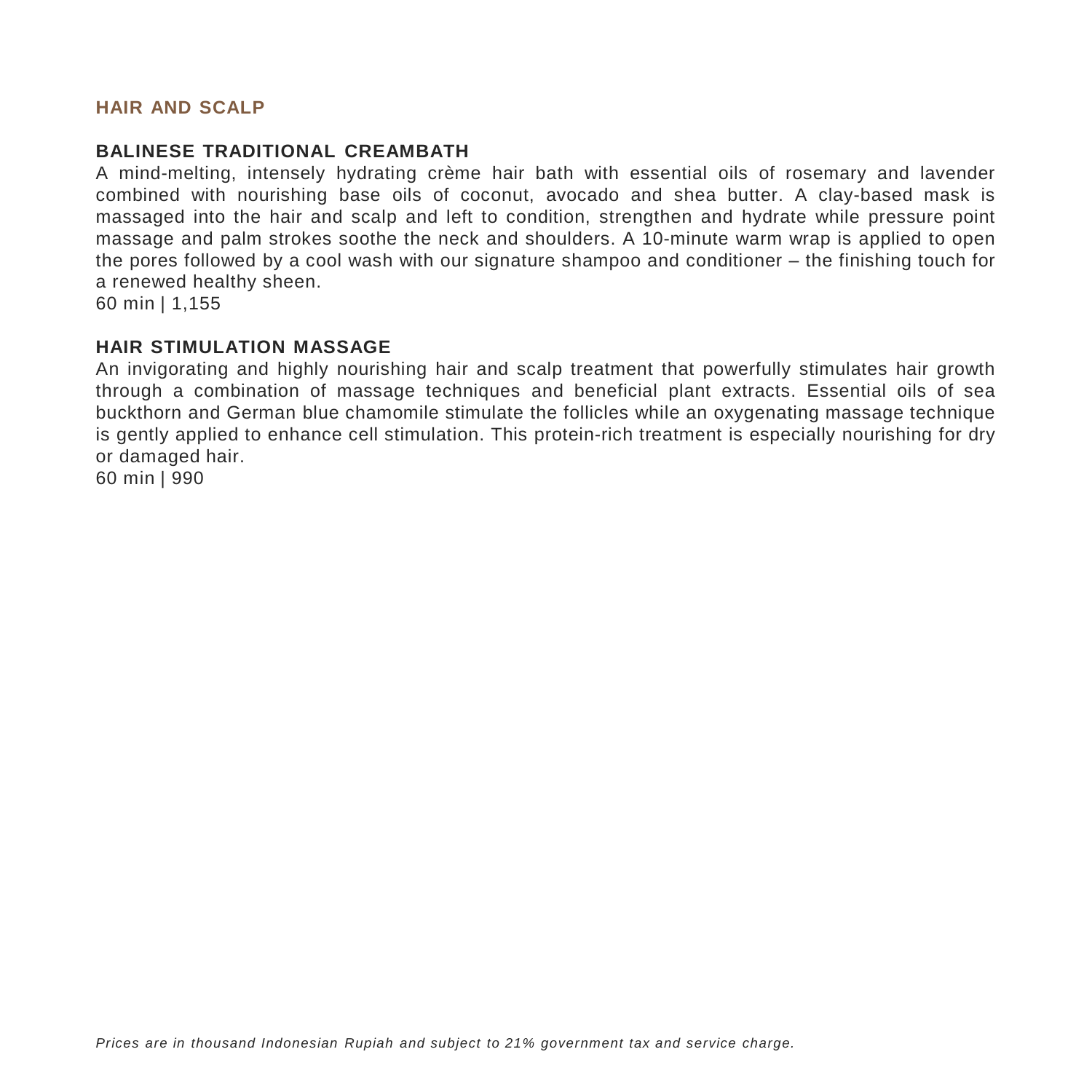# **MASSAGE**

At Spa Alila, we draw on the benefits of a range of Asian and European massage techniques that can be tailored to your personal wellness needs. Allow our spa hosts to help you select the appropriate massage therapy and oils to suit your condition.

#### **BALINESE MASSAGE**

Feel tension dissolve with this ancient Balinese healing therapy that combines gentle stretching, long therapeutic strokes and skin rolling to relieve muscle pain. Palm and thumb pressure techniques are also applied to unravel the deepest stress and improve blood flow. 90 min | 1,510

# **THERAPEUTIC MASSAGE**

Experience a complete body awakening with a combination of therapeutic massage techniques using fluent strokes of different depths and intensity. Long Balinese strokes improve lymphatic drainage and circulation. Swedish deep tissue techniques work into muscles to relieve tension and stiffness. Acupressure points are used for specific stimulation, while Thai movements add elements of stretching to increase mobility.

90 min | 1,510

#### **FOUR HAND MASSAGE**

A unique four-hand massage that brings a wonderful sense of harmony and balance to the body and soul. Surrender to the sublime symphony of healing and pleasure created by two masseuses working together in unison, using Balinese long stroke techniques and incorporating acupressure points on the feet to improve lymphatic drainage and circulation. A Swedish style of deep tissue massage also works into muscles to relieve tension and stiffness.

90 min | 2.200

# **REFLEXOLOGY**

Reflexology is based on the principle that energy flows freely around the body when we are in good health and that there are reflex areas on the feet that correspond to every part of the body, including major organs. Sit back and relax as your therapist applies varying degrees of pressure to specific points on the feet with thumb and fingers to unblock energy flow and promote the body's natural healing from within.

60 min | 960

# **PREGNANCY MASSAGE**

Enjoy relief from the physical and emotional demands of pregnancy. This gentle, non-invasive approach to massage will ease your discomfort, reduce swelling and help lower stress. Feel yourself slip into a state of calm relaxation as our skilled therapist uses a lighter touch, concentrating on those areas most vulnerable to changes in your body.

60 min | 1,100

*Prices are in thousand Indonesian Rupiah and subject to 21% government tax and service charge.*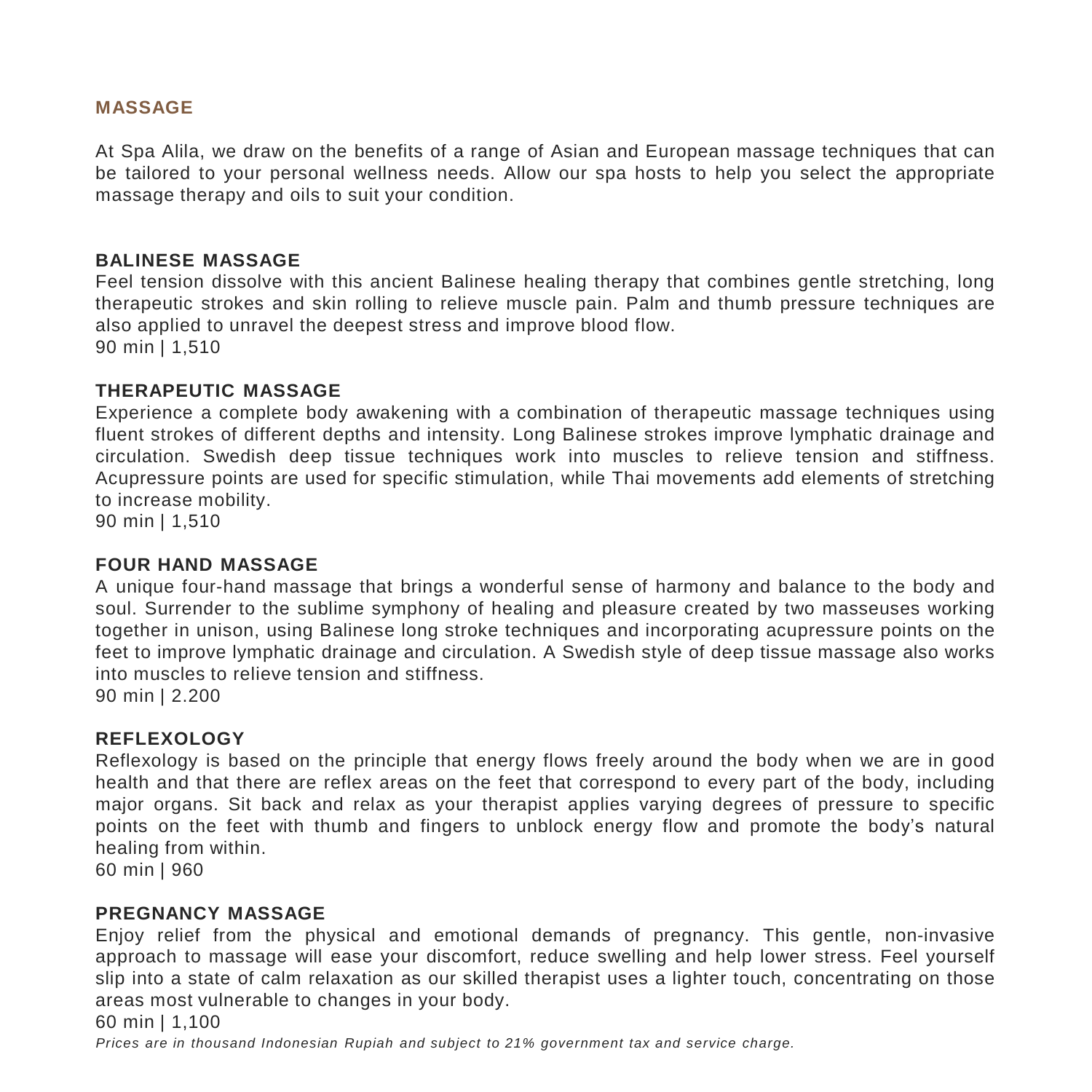# **HERBAL COMPRESS**

Inspired by Thai healing traditions, our warm compress, containing a parcel of 14 medicated herbal ingredients, is applied to the whole body using an acupressure technique. The herbs help to increase one's energy and improve the immune system and lung function, while acupressure stimulates blood circulation and releases muscle tension. Gentle stretching and a soak in a delightful herbal bath help to ease any lingering aches and stiffness.

90 min | 1,700

### **SHIRODHARA**

This 5000-year-old Indian therapy is physically rejuvenating, mentally refreshing, and just pure heaven. Experience perfect calmness and tranquillity as a stream of specially blended, warmed medicated oils pours softly onto the third eye transporting your mind and body into a state of deep relaxation. Shirodhara deeply relaxes the nervous system, lowers metabolism, integrates brain function and induces mood stability. This dreamy treatment begins with an Ayurvedic pressure massage to melt away tension and stress. 90 min | 1,760

#### **WARM STONE**

The therapeutic power of touch combines with the energy of the earth in this muscle relaxing massage. After our signature foot bath, smooth, heated river stones are used in rhythmic flowing strokes over the body to melt tension and soothe emotions. The stones are also placed on various energy points to stimulate the body's natural healing potential. 90 min | 1,700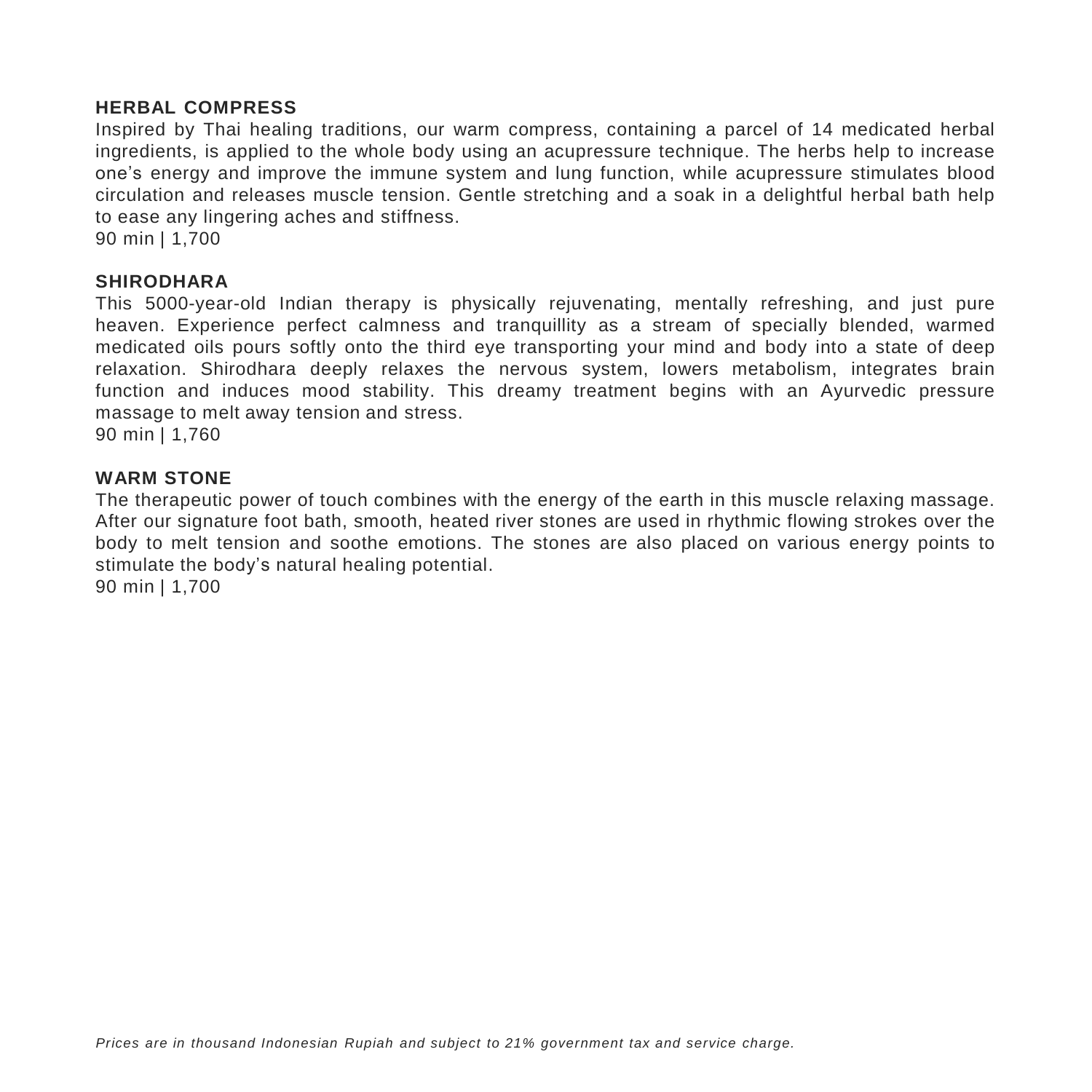# **CREATE YOUR OWN JOURNEY TO RENEWED BALANCE**

Spa Alila's unique approach recognises the individual in you, offering you the flexibility to design treatments according to your personal needs and preferences in consultation with our spa hosts. Using the following packaged treatments as a guide, enjoy the fun and freedom to create your very own spa experience choosing from a selection of interchangeable products and treatment enhancers.

#### **BALINESE BEAUTY RITUAL**

Balinese lulur is an ancient village remedy originating from the rice farmers of Bali. It has been handed down through generations and is recognised as a traditional medicine, believed to help warm the body, relieve aching joints and help treat skin problems. Herbs of sandalwood, fennel seed, star anise, eaglewood and fenugreek create this powerful healing remedy. Treatment includes a 60-minute Balinese Massage, a traditional lulur body scrub, a skin-softening body mask and a brightening mini facial.

120 min | 2,050

#### **BEAUTY AND BALANCE**

Awaken your senses and tone your body with this rich cocoa, coffee and coconut treatment. Locally grown coffee grounds gently exfoliate while the caffeine in the coffee draws out impurities and coconut deeply conditions – a triple combination that gives skin a vivacious glow. Treatment includes our soothing signature footbath, your choice of 60-minute therapeutic massage, a coffee and coconut scrub, cocoa and coffee mask, and herbal steam. This treatment is also fabulous for couples as the mask can be applied to each other in the privacy of your very own steam room, for an intimately therapeutic experience!

150 min | 2,400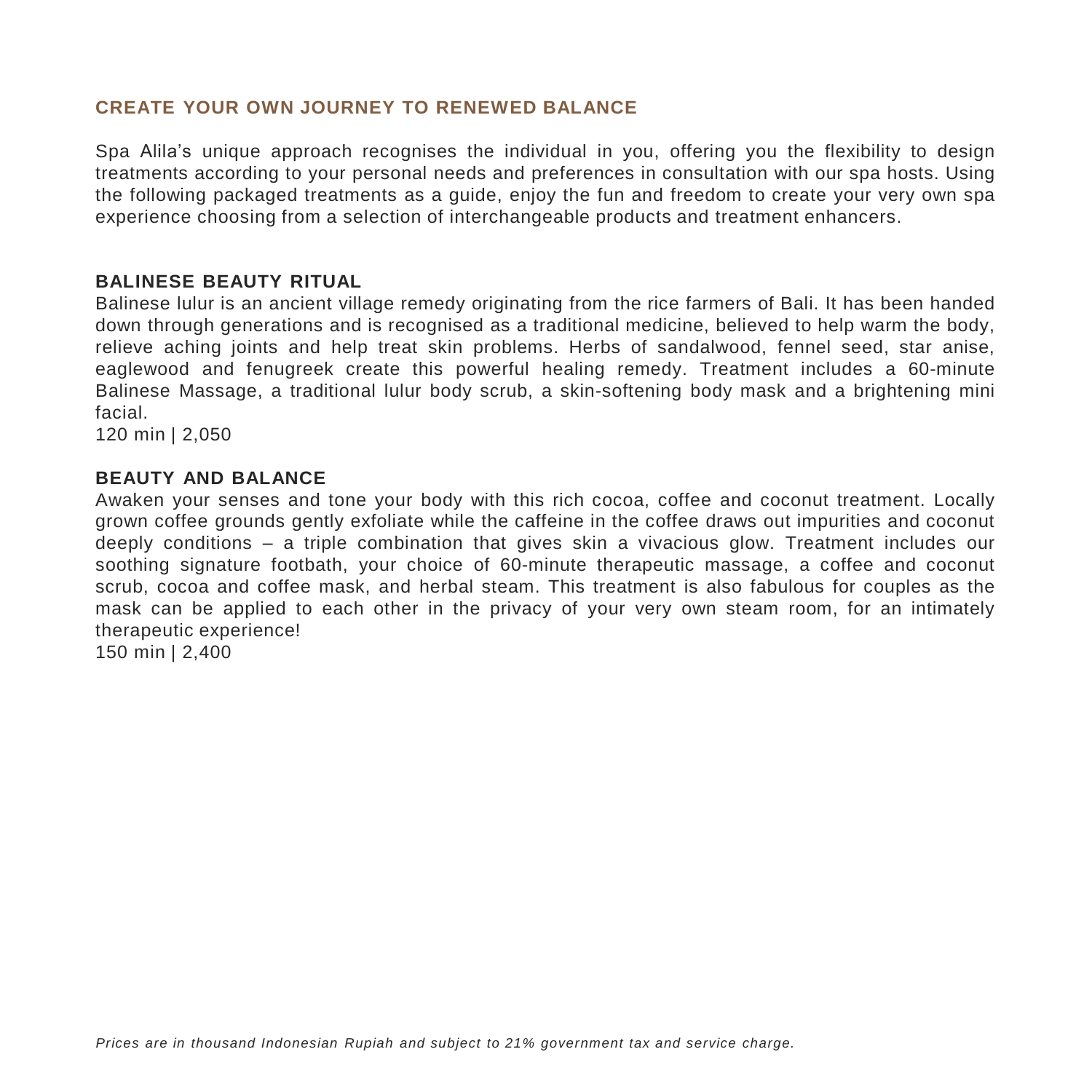# **INTERCHANGEABLE PRODUCT ELEMENTS**

Personalised to your wellness needs.

# **SCRUBS**

Gentle and Kind – aloe vera, cucumber and chlorophyll Comfort and Cleansing – ginger, lemongrass and orange Deep and Dirty – coffee, coconut and cocoa Lightening and Brightening – lavender, ylang ylang and lemongrass

#### **WRAPS AND MASKS**

Soothing – chamomile, green clay and geranium Toning – cocoa, coffee and coconut Glowing – turmeric, cinnamon and ginger

## **TREATMENT ENHANCERS**

Add a little something extra special to your spa journey with any of these therapeutic experiences:

# **UNDER THE STARS**

Indulge in your treatment under the stars of the Southern Cross and within the privacy of your own villa. 305

# **LUNG CLEANSING HERBAL STEAM**

30 min | 360

# **FACE**

Alila mini facial 30 min | 500

# **MASSAGE**

Stimulating Scalp Back Foot Hand, Arm, Neck and Shoulders 30 min | 500

# **BODY SCRUBS OR WRAPS**

Select from the interchangeable product elements. 30 min | 550

# **PERSONAL PACKAGES**

Please ask our spa host to assist you in creating your desired spa experience. *Prices are in thousand Indonesian Rupiah and subject to 21% government tax and service charge.*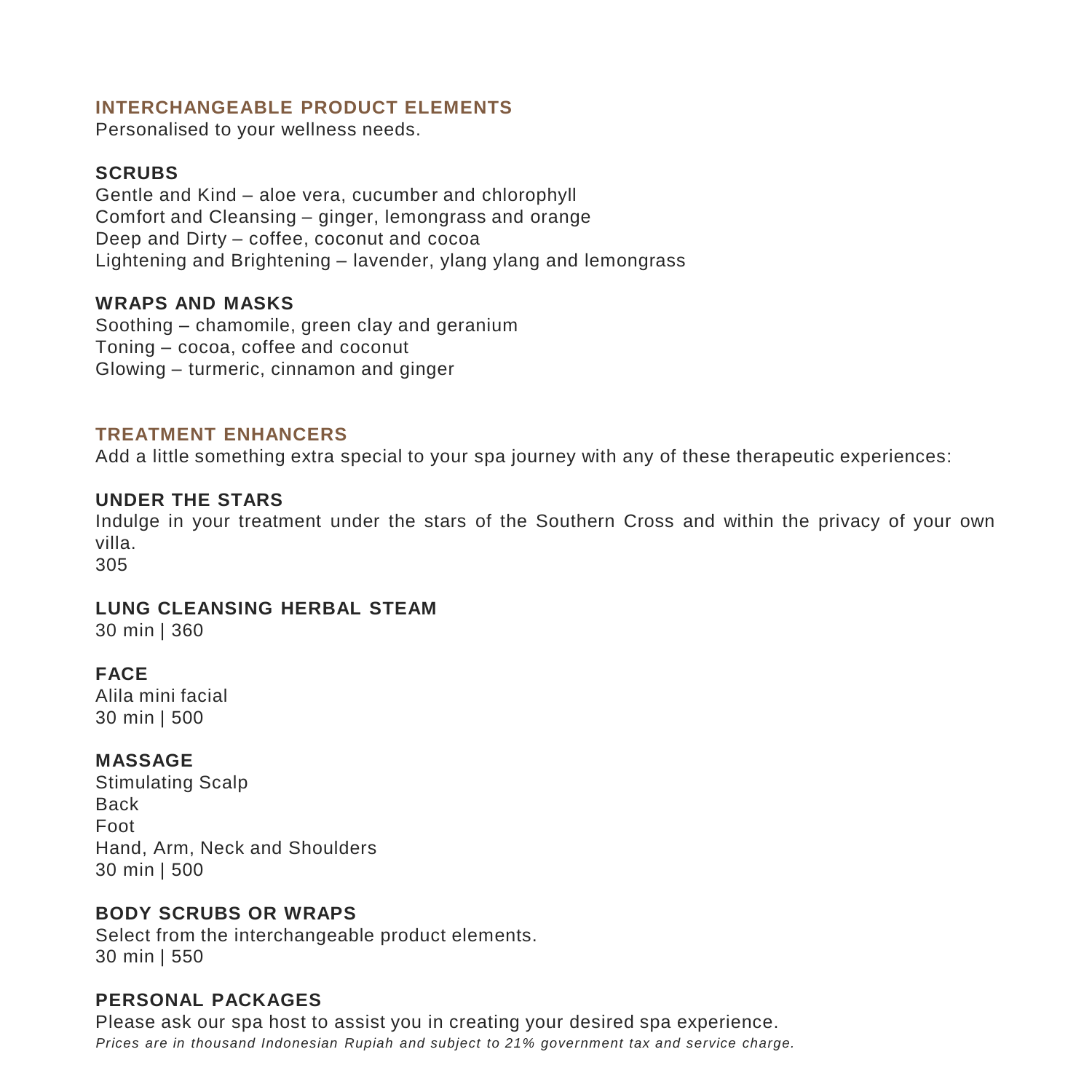# **MY BATH**

# **ICED CUCUMBER BATH**

Cool scented headbands and face towels Cool bath water with fresh cucumber Skin soothing essential oils of lavender and chamomile Virgin coconut oil and Spa Alila cooling eye gel Electrolyte drinks and ice Fresh fruits of papaya, watermelon and grapes 495

# **BAILEYS MILK BATH**

120ml of Baileys, bucket of ice and vanilla beans 250ml of skim milk, virgin coconut oil Rose petals and relaxing blend of essential oils Strawberries dipped chocolate 880

# **CHAMPAGNE AND BERRY BATH**

Relaxing blend of essential oils Virgin coconut oil with coconut rind Rose petals Citrus bubbles A bottle of Champagne (750 ml) Strawberries dipped chocolate 3,400

# **PURE C**

Cool citrus face towels Signature sea salts Purifying blend essential oils and virgin coconut oil Fresh Kintamani orange slices Whole milk infusion Pure C facial serum Refreshing face mist Balinese pumpkin cake Fresh, iced young coconut drink 630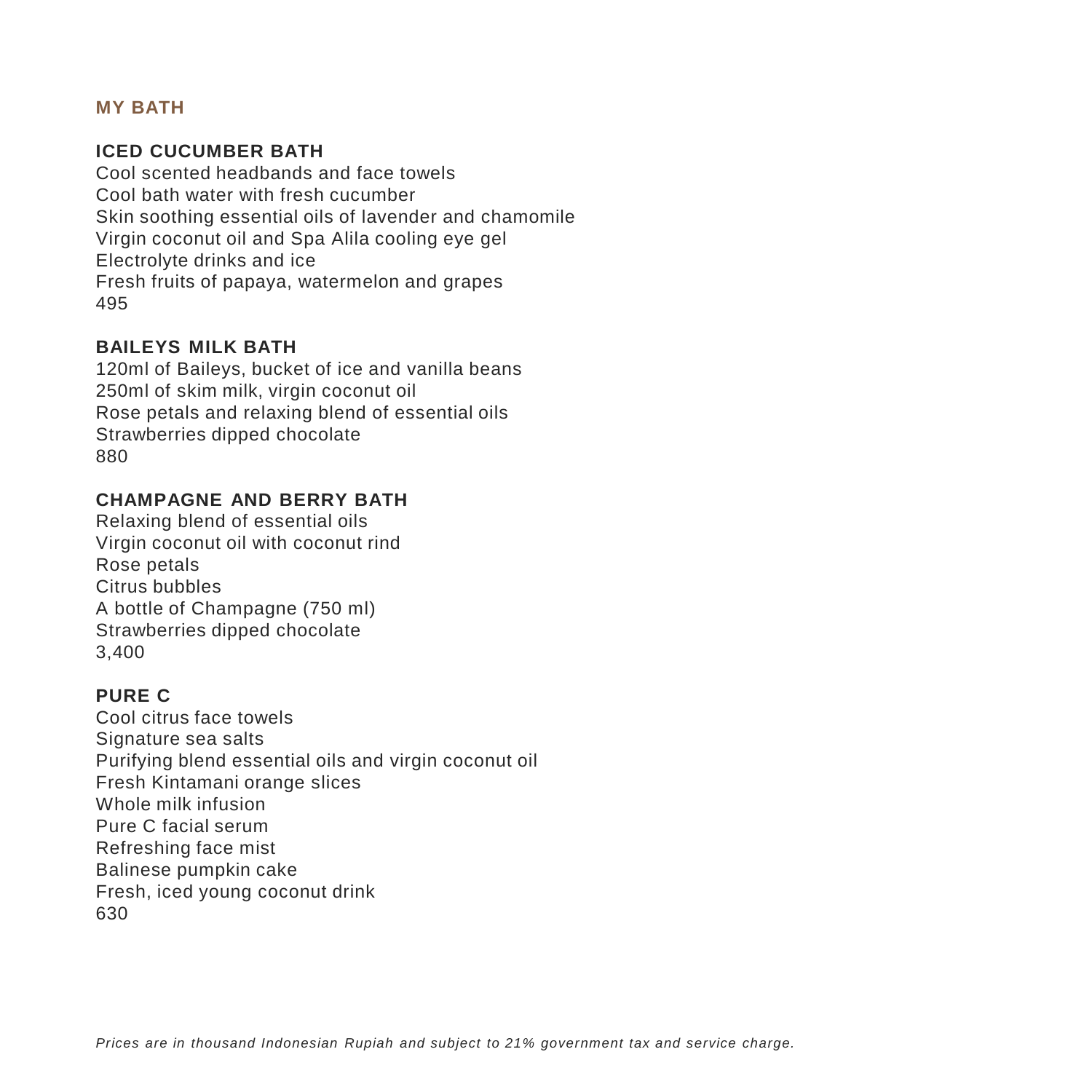# **PRIVATE SESSIONS**

Private yoga and Pilates classes can be conducted at a venue of choice.

# **HATHA YOGA**

Involves a set of low impact exercises known as "asanas" to stretch the muscles while practising deep breathing techniques for meditation and relaxation. Regular practice of asanas helps to tone and strengthen the muscles while also helping to reduce stress and anxiety, improve self-confidence and encourage relaxation.

60 min | 850

#### **ASHTANGA**

This physically strenuous form of yoga dates back at least 5,000 years and is also known as "power" yoga. Ashtanga yoga progresses through six rapidly executed series of pose sequences providing a useful means of achieving weight loss and performing strength training without using weights. This yoga discipline also works to restore the full range of motion to an individual's joints and muscles. 60min | 850

#### **VINYASA**

Vinyasa is a flowing style of yoga that links the breath with movement focusing on inhaling and exhaling as you move from one pose to the next. Vinyasa yoga flows between positions without stopping so is an effective way to improve your endurance, burn calories and sculpt your muscles. Vinyasa yoga works on physical, mental, emotional and spiritual levels to connect the mind with the body as well as improve flexibility and strength. 60 min | 850

#### **MAT PILATES**

Mat-based Pilates is a series of exercises performed on the floor using gravity and your own body weight to provide resistance. The main aim is to condition the deeper, supporting muscles of your body to improve posture, balance and coordination. Pilates lengthens and stretches all the major muscle groups in your body in a balanced fashion. Each exercise has a prescribed placement, rhythm and breathing pattern.

Our Pilates method is taught to suit each person and exercises are regularly re-evaluated to ensure they are appropriate for that person. Due to the individual attention, this method can suit everybody from elite athletes to people with limited mobility and low fitness levels. 60 min | 850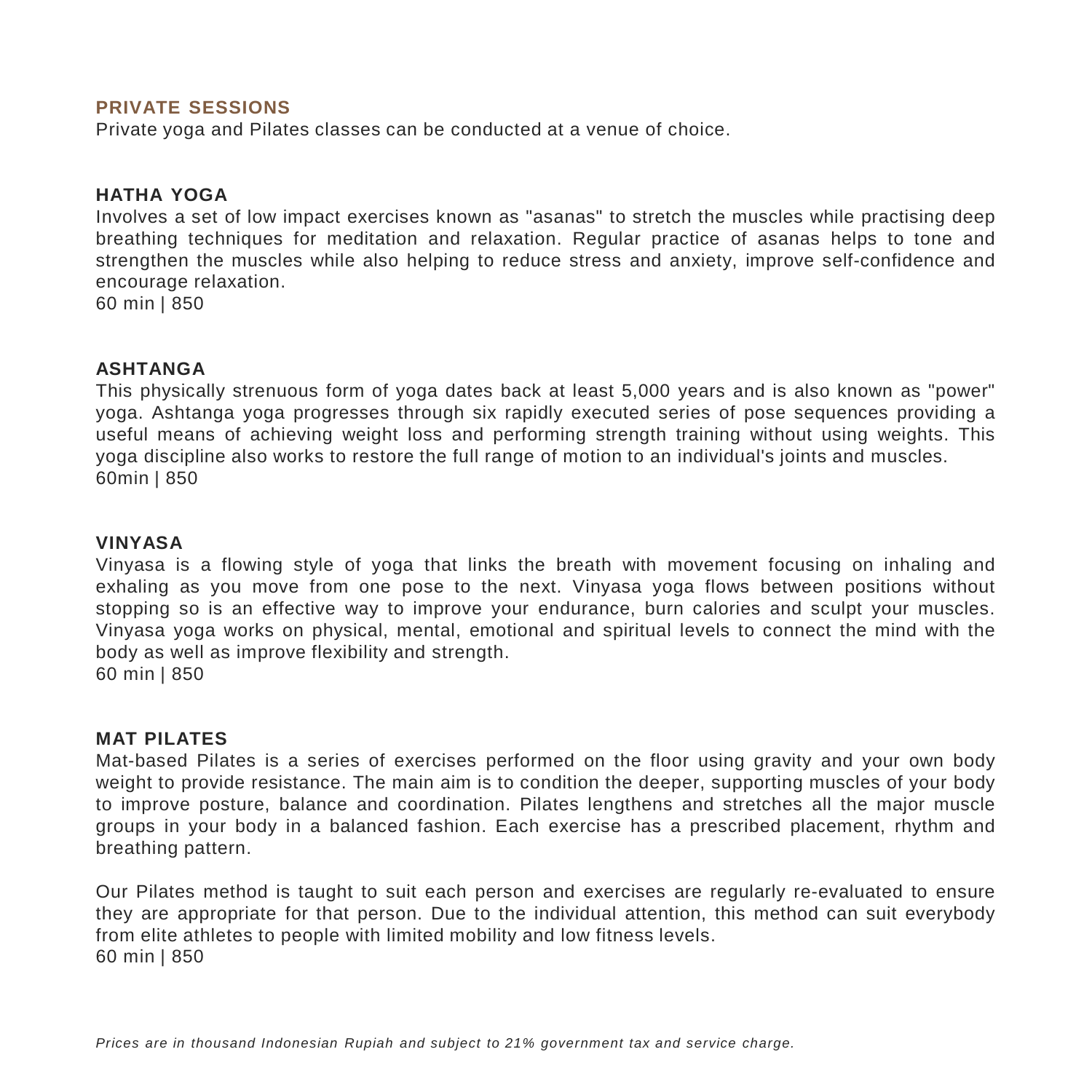# **MEDITATION**

Meditation is one of the core spiritual practices aimed at enabling the soul to reach a state of complete freedom. The spiritual essence is not something that we create through meditation; it is already there deep within us simply waiting to be embraced. Our guided meditation practice flows with rhythmic breathing and chakra balancing, which tap into our energy centres. Meditation can also be practised to balance serotonin and melatonin levels in cases of jet lag and insomnia. Begin gaining optimal health and clarity while promoting healing and balance of energy on all levels. 60 min | 850

# **AERIAL YOGA**

Experience the gravity-defying freedom of aerial yoga at the resort's iconic Sunset Cabana, floating above the cliff edge. Aerial yoga, also known as 'anti-gravity yoga', is a relatively new form of yoga that involve performing a series of exercises inspired by yoga, Pilates, calisthenics and aerial acrobatics while hanging from a fabric hammock suspended about a meter above the ground. Among the many benefits of aerial yoga is decompression of the spine as the body hangs freely, relieving tension and promoting proper posture and alignment through relaxation rather than effort. During the aerial workout, almost every part of the body is forced to move and stretch, toning strengthening and rehabilitating all the muscles and joints in the process. 60 min | 925

# **SUP- STAND UP PADDLEBOARD YOGA**

Stand Up Paddleboard yoga is practiced on 10 to 12-foot-long boards in the resort's serene infinity pool, bringing joyful sense of freedom to the traditional earthbound yoga practice. Uluwatu is a top spot for surfers, and the ancient practice of yoga has grown deep roots in the surfing community due its ability to both focus the mind and strengthen the body. In particular, Stand Up Paddleboard Yoga is great for toning core muscles and building stability, essential for peak surf performance. But whether you surf or not, balancing the water, with a panoramic ocean view before you, is fun and energizing 45 min | 1,250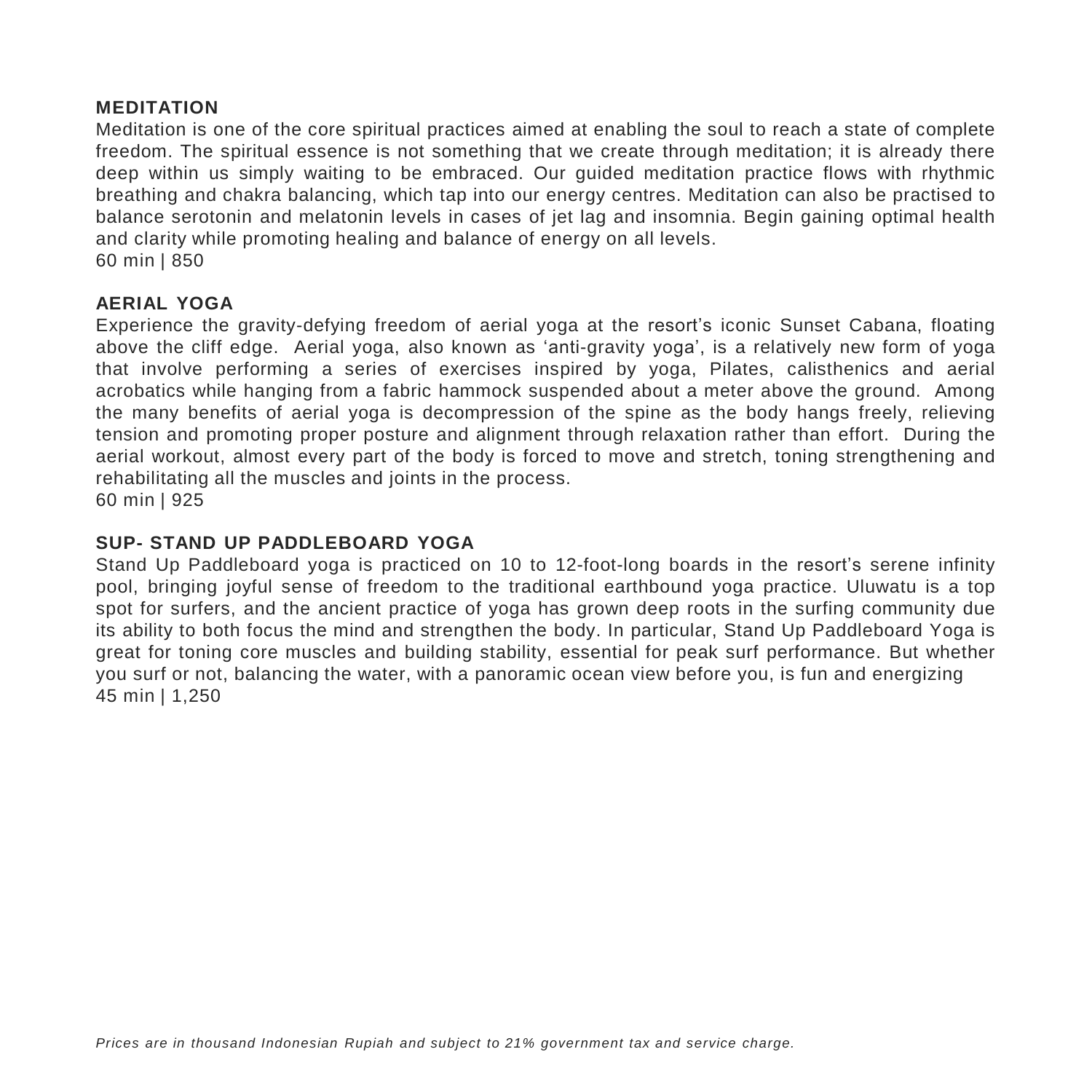# **JOURNEY TO YOU (HALF DAY)**

Indulge in three hours of holistic heaven with a combination of detoxifying and relaxing therapies. Following our signature footbath, heated river stones are used over the body in rhythmic flowing strokes to relieve tension and soothe emotions. They are also placed on various energy points to awaken the body's natural healing potential, leaving you calm and balanced.

Next, enjoy exfoliation and a body wrap of cocoa, coffee and coconut.

The caffeine in the coffee is a heavy-duty detoxifier drawing out impurities and improving skin tone, while the coconut meat helps to deeply condition your skin. Treatment concludes with a herbal infused steam where a mist of blended medicated oils opens your lungs and pores to assist in detoxification.

Then be pampered with an Alila facial featuring red clay that draws out impurities while releasing essential minerals. A combination of pressure point and lymphatic drainage massage techniques is applied leaving your skin glowing with renewed freshness and vitality.

Spoil yourself with the perfect half-day journey of physical rejuvenation, age-old beauty therapies and healthy living. Improve your balance, elevate your spirits and satisfy your palate with holistic nurturing and nutrition.

Half Day Journey | 3,410 per person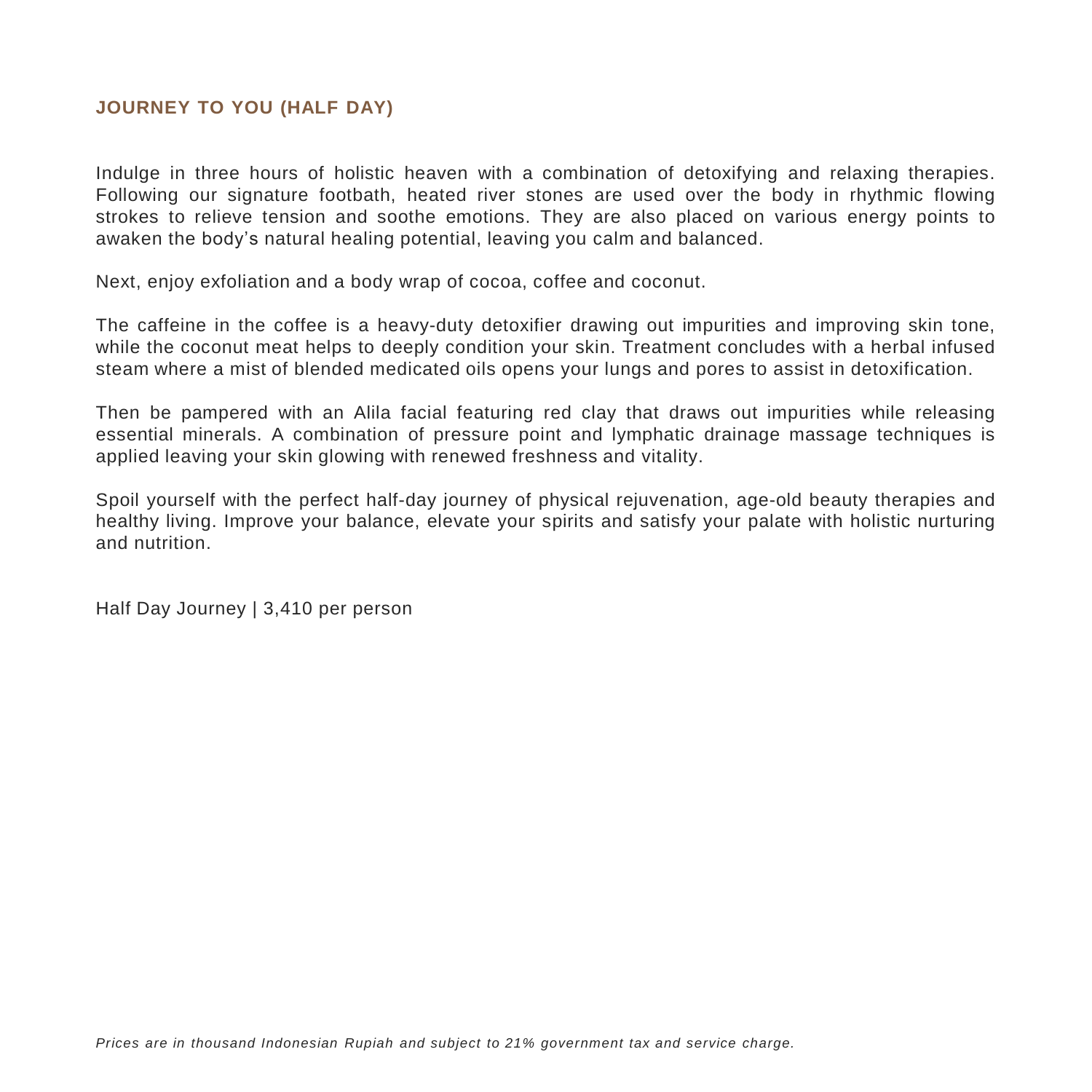# **JOURNEY TO YOU (FULL DAY)**

Begin the morning watching a breathtaking Bali sunrise from an Oceanfront Cabana with fresh ginger and lemon tea served alongside exotic local fruits. Take in this spectacular view as you breathe, stretch and balance at the edge of the earth. Our experienced fitness instructors will take you through private yoga sequences featuring fluent and deliberate movements to open your mind, loosen limbs and rejuvenate your soul.

After this uplifting start to the day, savour your favourite healthy cravings as our executive chef prepares a nutritious designer breakfast served in a location of your choice – in the privacy of your villa, at Cire or in one of our Ocean View Cabanas soothed by the morning breeze. Succumb to a relaxing Balinese healing therapy that combines gentle stretching, long therapeutic strokes and skin rolling designed to relieve muscle pain. Palm and thumb pressure techniques are applied to alleviate the deepest stress and tension and improve blood flow. While immersed in holistic heaven, our therapists will cover your body with a rich cocoa, coffee and coconut toning treatment. Locally grown coffee grounds are a gentle, natural exfoliate. The caffeine in the coffee is a heavy-duty detoxifier drawing out impurities and improving skin tone, while the coconut helps to deeply condition your skin. A conditioning wrap of cocoa and coconut is applied and left to hydrate as the therapist gently massages your scalp. The treatment concludes with a relaxing bath.

After a light and healthy three-course lunch personally crafted by our executive chef and enjoyed in your choice of dining location, your journey to relaxation continues. Lie back and relax with a mindmelting crème hair bath featuring essential oils of rosemary and lavender combined with nourishing base oils of coconut, avocado and shea butter. This deeply hydrating clay-based mask is massaged into the hair and scalp and left to condition, strengthen and hydrate while pressure point massage and palm strokes soothe the neck and shoulders. A 10-minute warm wrap is applied to open the pores followed by a cool wash with our signature shampoo and conditioner. A spa manicure follows, which includes a stimulating hand scrub, soothing hand bath, relaxing hand massage and essential nail maintenance and grooming. Combinations of sea salt and lavender gently exfoliate, while shea butter and aloe nourish your skin. Essential oils of orange peel and lemon are infused, which act as a natural antiseptic to protect the cuticle.

As sunset approaches, leave the spa feeling magnificent and absorb the earth's energy with a private meditation session. After an hour of free time, be spoilt with a dinner prepared by our executive chef. Then retire to the privacy of your villa where our therapists welcome you for a memorable massage under the stars, applying pressure to specific points on your feet to release blocked energy and promote natural healing. A cup of chamomile tea is left at your bedside for a soothing end to your day of wellness.

#### Full Day Journey | 6,550 per person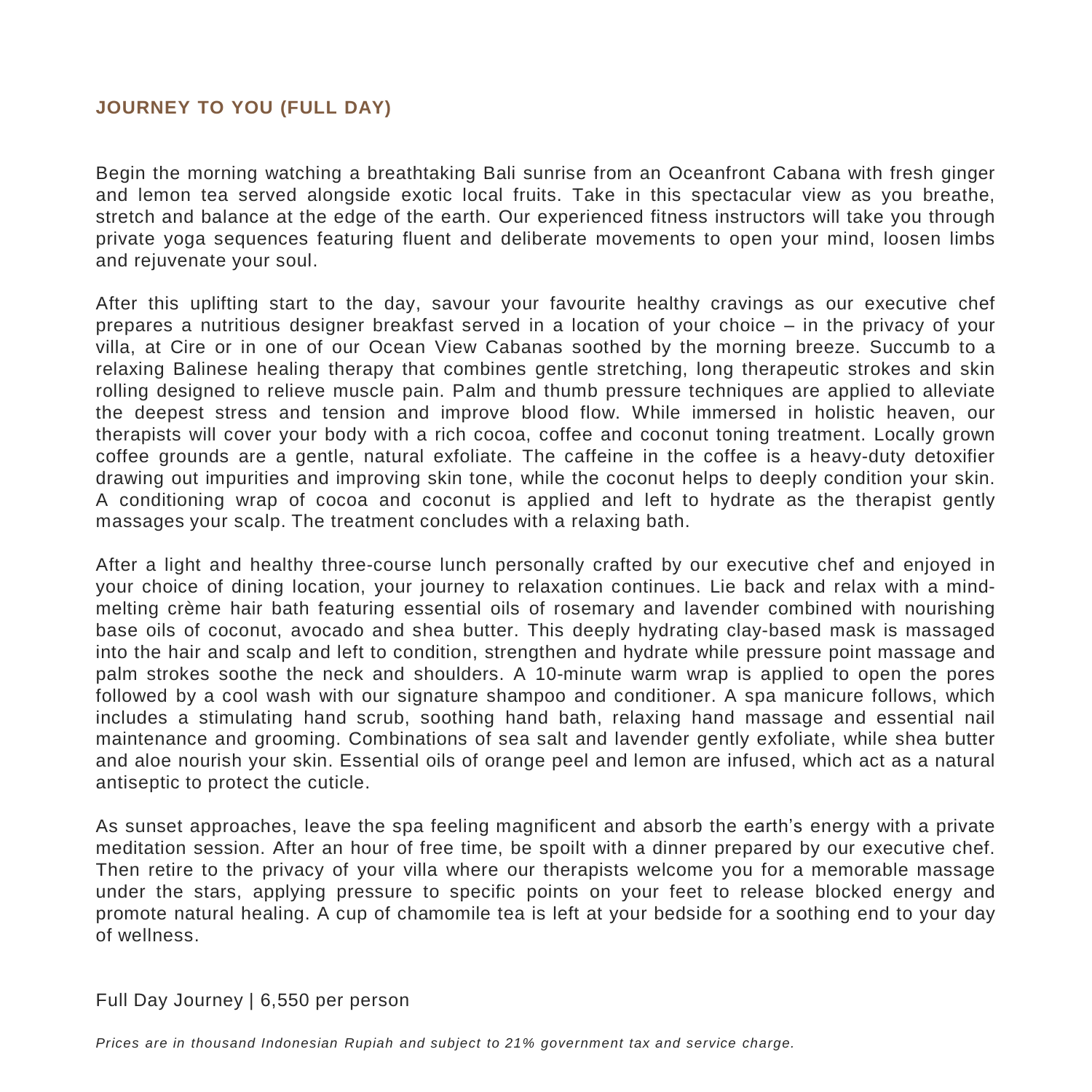# **CLIFF EDGE SPA CABANA**

Perched on the side of the Uluwatu cliff, Cliff Edge Spa Cabana offers a breathtaking view of the Indian Ocean.

Experience a truly relaxing spa treatment accompanied with the chirping of the birds and the distant lullaby sound of the ocean wave, crushing on the shore down below.

Start the unwinding experience from the moment you walk through the path of lush vegetation along the cliff while witnessing the blue ocean below prior to taking your 120-minute treatment at the Spa Cabana. Subsequently, continue your zen experience by snuggling on the sofa while savoring delectable healthy snack crafted to satisfy your thirst and appetite as your body, mind and soul are awaken to absorb all the positive energy and benefit from the treatments you have received.

Cliff Edge Spa Cabana Package | 2,500 per person.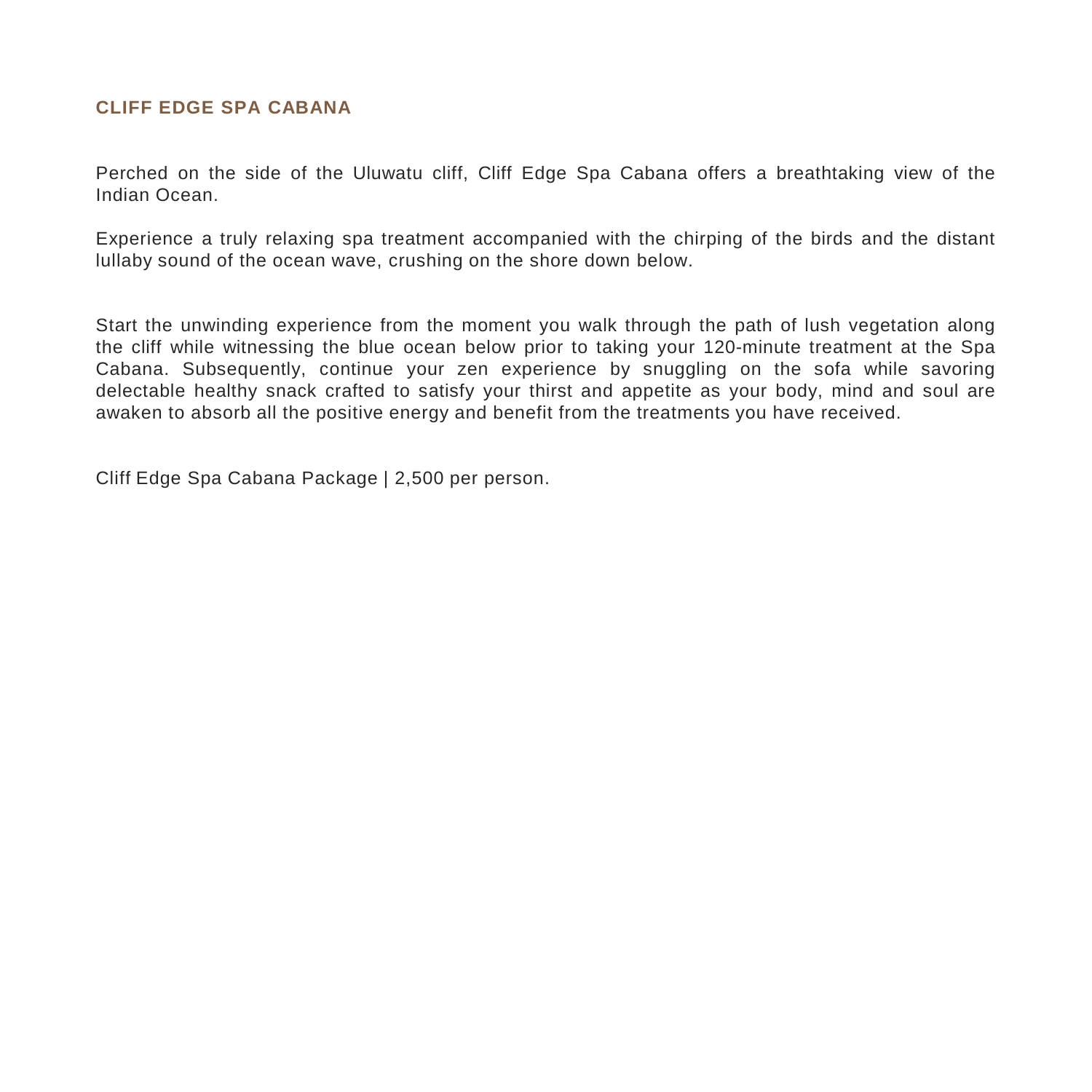# **CHILDREN'S SPA MENU**

#### **CHILDREN'S MENU**

Every little prince and princess deserves time to shine. Our kids' spa treatments not only offer a feelgood treat but also encourage an awareness of personal hygiene, health and wellness.

#### **SHINY FINGERS**

Hands are pampered with a stimulating hand scrub, a soothing hand bath, a relaxing hand massage and essential nail maintenance and grooming. Choose your favourite colour to add that extra sparkle to your fingers.

75 min | 605

#### **TWINKLE TOES**

Treat your feet to the attention they deserve! This pampering spa pedicure includes an invigorating foot scrub, a relaxing footbath, a foot massage and essential nail care. Finish with a coat of nail polish for perfect twinkling toes.

75 min | 605

#### **A TREAT FOR ME PACKAGE**

Enjoy an extra dose of indulgence with this complete package that includes a manicure or pedicure with nail shaping, cuticle care and polish, a cute bracelet to take home, sweets and snacks to munch on, and your choice of fruit juice or hot/iced chocolate. Fun and yummy! 75 min | 650

#### **INSPIRE ME MASSAGE**

This gentle full body massage will relax your mind and re-energise your creative spirit. The soothing touch also helps improve sleep, boost immunity, relieve stress and strengthen muscles and the skeletal system for healthy growth.

60 min | 1,180

Note:

Inspire Me Massage is only for children aged 6 to 12 years old Children are to be accompanied by an adult during their treatment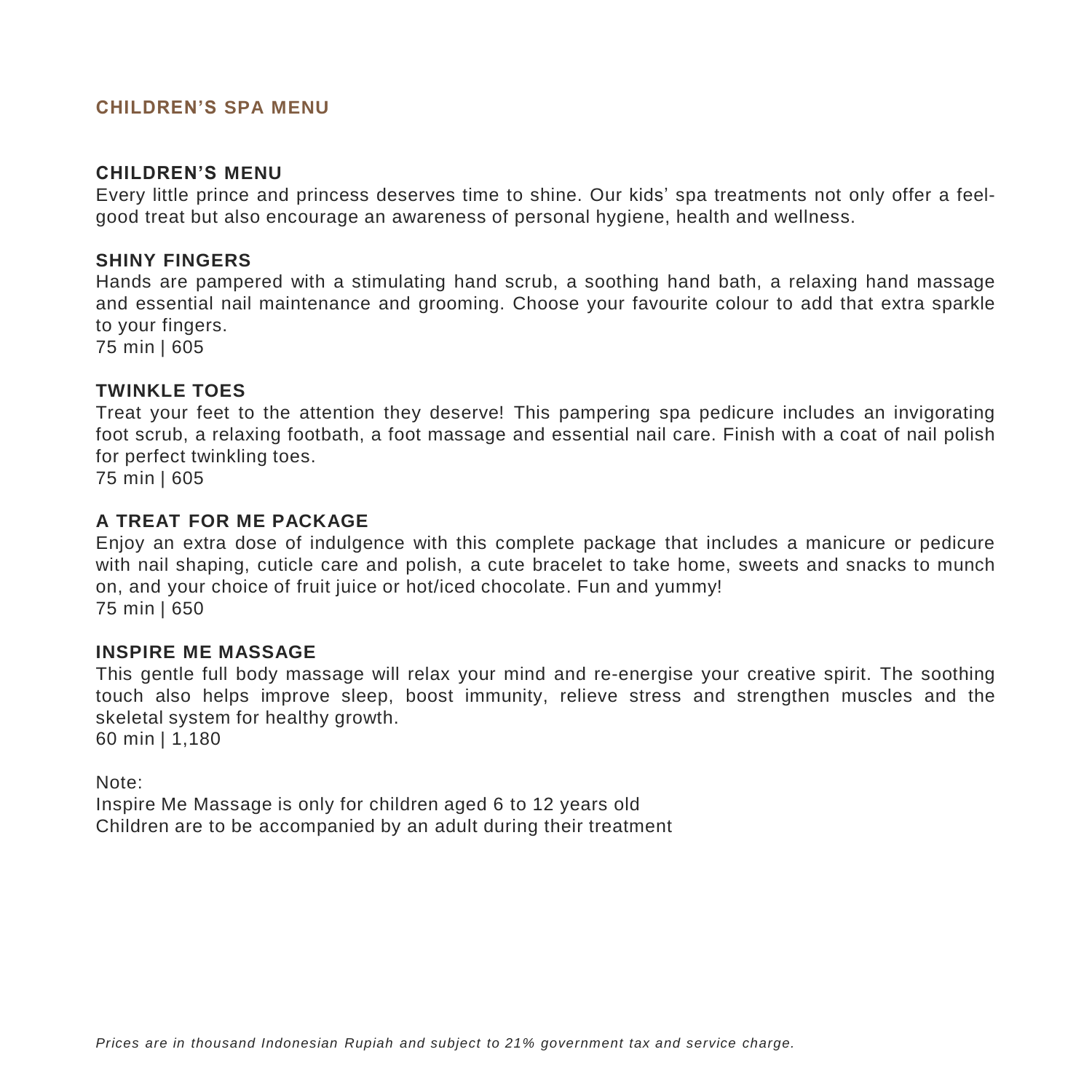# **SPA ETIQUETTE**

#### **ARRIVAL**

Try to be early. Kindly arrive at least 15 minutes before your treatment is scheduled. A late arrival means less spa time.

#### **CANCELLATION**

Reservations cancelled within 8 hours will be subject to a charge of 50% of the listed price. Treatment times may be changed subject to the approval of our Spa Concierge.

#### **SPA ATTIRE**

Please wear comfortable attire. Robes and disposable underwear will be provided. You may choose to be naked, wear your own underwear or swimwear during your spA treatment.

#### **GENTELMEN**

Gentlemen, if you have chosen a facial, please shave before the treatment, although not essential but definitely beneficial.

#### **MOTHER-TO-BE**

We have our very own blend of "Mother-to-be" massage oil and modified therapeutic treatments specially for expecting mums.

#### **ALLERGIES**

Our Spa Concierge will ask you regarding any health related issues or known allergies. Simple patch tests will be performed before conducting any treatment to ensure the selected product is right for you.

#### **PRODUCTS**

All products used throughout Spa Alila and are 100% natural, free from synthetic preservatives and additives.

#### **CONTINUED GLOW**

To continue your spa regime at home, our complete range of 100% natural products and testers are available within the Alila Living and Spa Alila retail stores.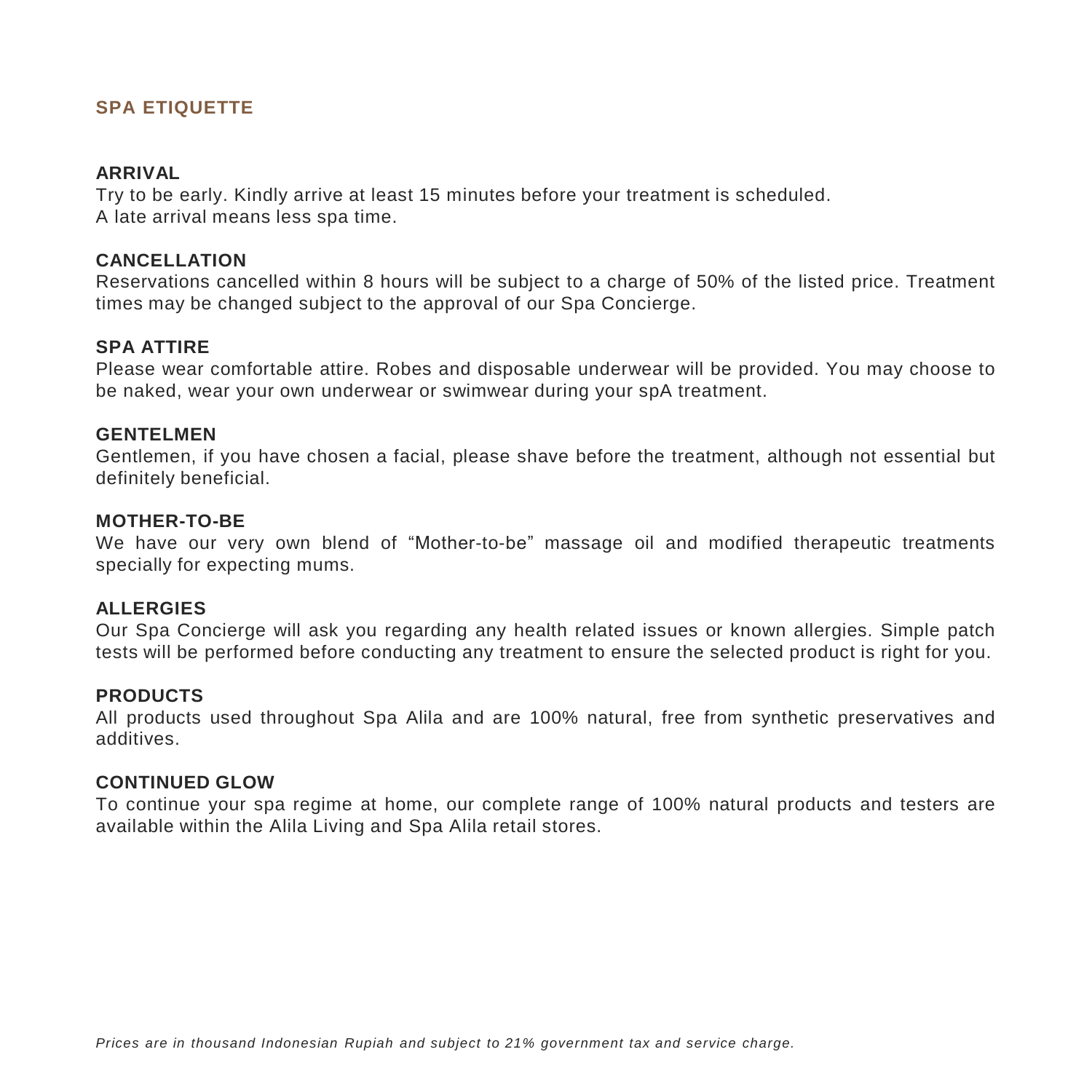# **RETAIL COLLECTION**

#### **MASSAGE BLENDS**

Alila Living Massage Blends provide a 100% safe, natural, premium grade massage oil, made with a protein-rich, vitamin and mineral-packed blend of virgin coconut, kukui nut, moluccan almond and wheat germ carrier oils that is intensely hydrating and nourishing for the skin. Our range of massage therapies draw on the healing and preventative effects of these pure plant oils and concentrated plant essences to address the real health and wellness concerns of our guests.

#### **PURIFYING MASSAGE BLEND**

A zesty blend of grapefruit, cajuput, juniper berry and cedar leaf essential oils specifically chosen for their ability to purify the body and revive the spirit, getting you back on track to functioning at your best. A perfect remedy for sinus infections, allergies, congestion, headaches, back pain and digestive problems.

100 ml | 314

# **SIGNATURE MASSAGE BLEND**

This oh so seductively soothing blend of lavender, lemongrass and ylang ylang essential oils is the perfect antidote to tiredness and tension, relieving headaches and migraine, combating nervous exhaustion and stress-related conditions, as well as soothing all types of skin problems. A powerful revitalising tonic for the mind and body. 100 ml | 314

#### **RELAXING MASSAGE BLEND**

Alila Living's own herbal-spicy, flowery-sweet blend of essential oils works in perfect synergy to soothe, balance and de-stress. Includes the calming influence of lavender, geranium and chamomile, uplifting mandarin, and the warm, earthy goodness of marjoram and patchouli. Mother Nature's healing at its best. This blend can also help ease the discomforts of the menstrual cycle. 100 ml | 314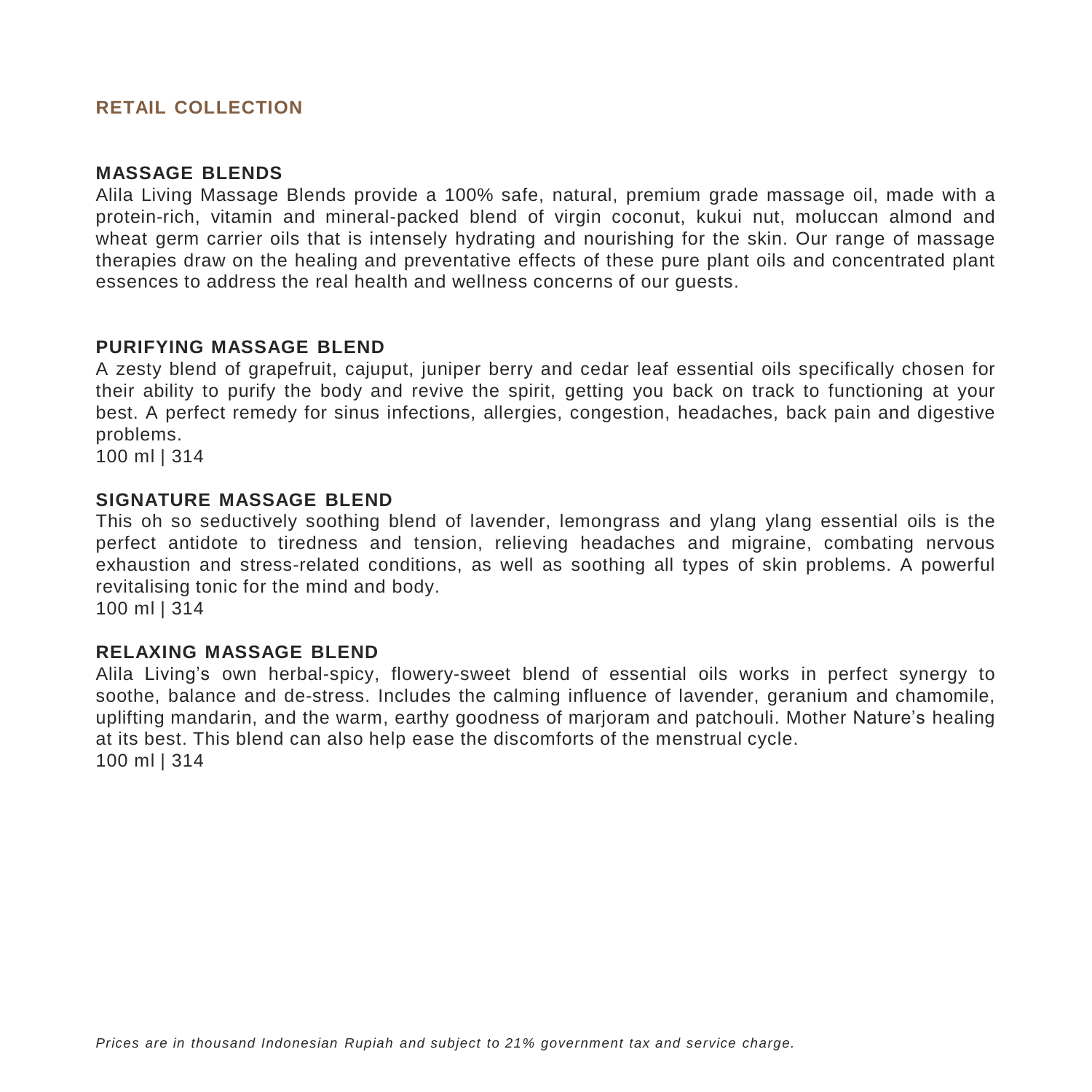# **ESSENTIAL OIL BLENDS**

Alila Living's Essential Oil Blends are perfect for use in an oil burner or diffuser. Add 10 drops, fill with spring water and enjoy. Be sure to never let your diffuser burn dry. 10-12 drops in a freshly drawn bath is also a pleasurable treat.

# **SIGNATURE ESSENTIAL OIL**

A soothing and seductive, floral-herbaceous blend of lavender, lemongrass and ylang ylang essential oils that has a calming effect on the nerves, relieving tension, depression, panic, hysteria and nervous exhaustion in general. It is also effective for headaches, migraines and insomnia, relieves symptoms of jet lag, and helps to combat stress-related conditions. A great overall tonic for the mind and body. 15 ml | 299

#### **LAVENDER ESSENTIAL OIL**

Lavender essential oil is universally loved for its irresistibly sweet, floral aroma and amazing ability to soothe, de-stress and relieve all types of skin problems. One of the few essential oils that can be used undiluted directly on the skin.

15 ml | 263

#### **RELAX ESSENTIAL OIL BLEND**

Relaxation comes easy with this welcome blend of soothing lavender, geranium and chamomile combined with mandarin, marjoram and patchouli essential oils, working in harmony to unravel stress, calm the emotions and enhance your mood. This blend can also help relieve the discomforts of the menstrual cycle.

15 ml | 299

#### **TEA TREE ESSENTIAL OIL**

The antibacterial, antiviral and antifungal properties of the native Australian Tea Tree have been relied on for centuries, making it one of the most useful oils to have at your disposal. From insect bites, cuts and burns to acne, dandruff, oily skin and rashes, tea tree oil can be applied to combat infections and help clear the skin. Its slightly medicinal, wood-fresh aroma is also great for clearing the head. Add a few drops in the bath for soothing relief from a cold or flu. 15 ml | 299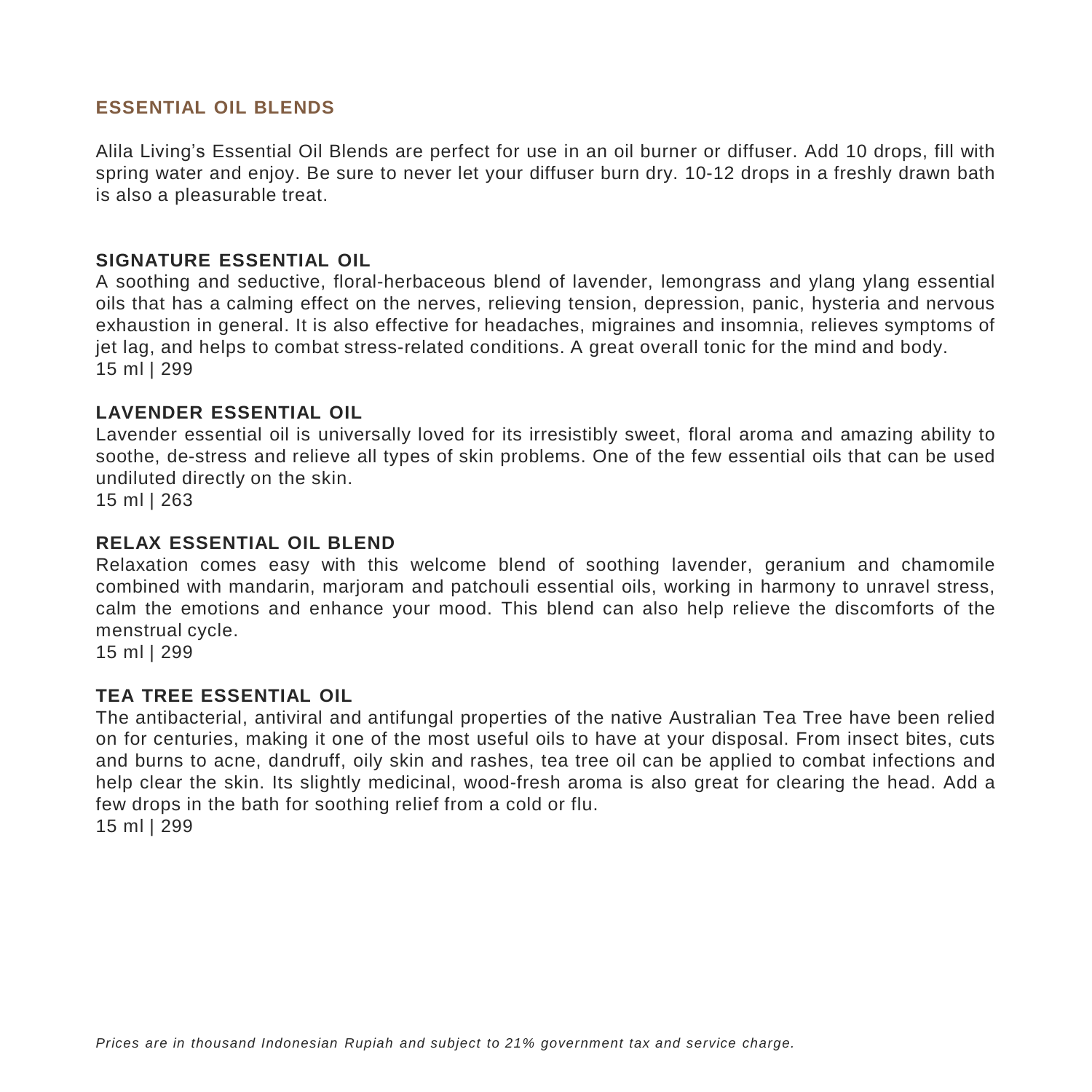# **BATH SALTS**

Alila Living Bath Salts feature pure, unrefined, organic sea salt harvested from Bali's pristine, rugged east coast using a traditional method that preserves the rich, revitalizing minerals. Added to this raw natural ingredient is an amazing powdered blend of baking soda to soothe itchy skin, corn starch to absorb perspiration, citric acid for its antioxidant properties, French clay to draw out toxins, and virgin coconut oil to protect, moisturize and increase skin's elasticity – leaving skin clean, sensationally smooth and utterly refreshed.

# **SIGNATURE BLEND BATH SALTS**

Featuring the seductively soothing qualities of lavender, lemongrass and ylang ylang essential oils, this signature blend is a fabulous overall tonic for the mind and body, relieving nervous tension, combating tiredness and lifting your mood.

Sachet 80 g | 42 Box 4 x 80 g | 158

# **RELAXING BATH SALTS**

Experience ultra relaxation with Alila Living's own herbal-spicy, flowery-sweet blend of essential oils – mandarin to uplift, lavender, chamomile and geranium to calm and de-stress, combined with the earthy warmth of marjoram and patchouli. Simple perfection when you need it most. Sachet 80 g | 42

Box 4 x 80 g | 158

# **HANDMADE SOAP**

Pure, gentle and 100% natural – this is the essence of Alila Living Handmade Soaps, made with love the old-fashioned way from the finest food-grade ingredients, carefully blended and infused with pure plant botanicals, poured into wood moulds, cut, hand-stamped, cured for a month, then each creamy moisturizing bar wrapped for your divine pleasure.

# **SPECIAL EDITION HIS AND HERS SOAPS**

40 g | 30 Rice Bran Exfoliator Organic Volcanic

# **SIGNATURE SERIES**

Cinnamon Swirl Sweet Sandalwood Ginger and Lemongrass Juniper Berry and Rose 40 g | 24

*Prices are in thousand Indonesian Rupiah and subject to 21% government tax and service charge.*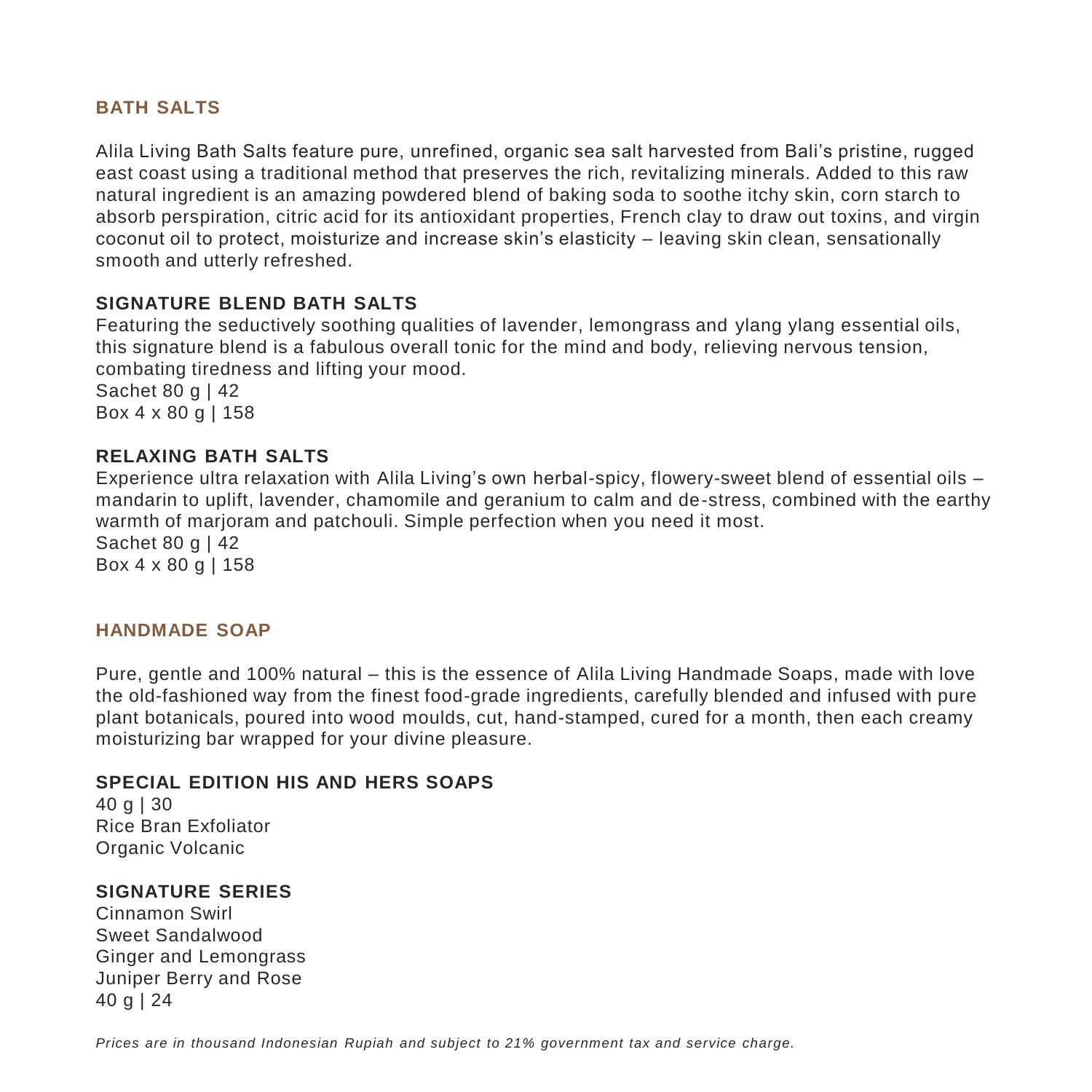### **BODY SCRUBS**

Feel the difference an Alila Living Body Scrub makes, each delicious blend designed to exfoliate from head to toe, removing dead skin cells and unclogging pores to reveal fresher, younger looking skin. Our body scrubs also replenish essential oils and nutrients, leaving your body clean, fresh and invigorated. Use a few times a week for normal to dry skin types and every other day for normal to oily skin.

#### **ALOE AND CUCUMBER BODY SCRUB**

A fresh, cooling and calming sensation in one perfect pick-me-up blend of lavender, lemon and cucumber seed oils in a soothing aloe vera juice base. An added dash of nutrient-rich chlorophyll nourishes tired, exposed skin, combined with an irresistibly earthy exfoliating blend of sea salt and shea butter.

250 ml | 304

# **GINGER AND LEMONGRASS BODY SCRUB**

A soothing yet refreshing citrusy blend of lemongrass, mandarin and ginger root essential oils that has a calming effect on the nerves. It tones and revitalizes and is useful for all types of skin problems. The exfoliating components of this delightful product are an exciting and incredibly earthy blend of sea salt and shea butter. A sensually rejuvenating scrub enjoyed anytime of the day. 250 ml 304

# **CACAO, COCONUT AND COFFEE BODY SCRUB**

A triple whammy of exfoliating goodness. Awaken to the wonders of this aromatic blend of sandalwood powder, desiccated coconut meat and milled coconut shell, perked up with an indulgent dose of cacao seed extract, coffee and vanilla beans, and sweetened with intoxicating ylang ylang blossom oil. A comforting antioxidant combination that's utterly addictive. 250 ml | 367

#### **SIGNATURE BLEND BODY SCRUB**

Essential oils of lavender, lemongrass and ylang ylang combine to blissfully calm the nerves, clear the head and revitalize the skin, while an incredibly earthy exfoliating blend of sea salt and shea butter leaves skin marvelously soft and smooth.

250 ml | 304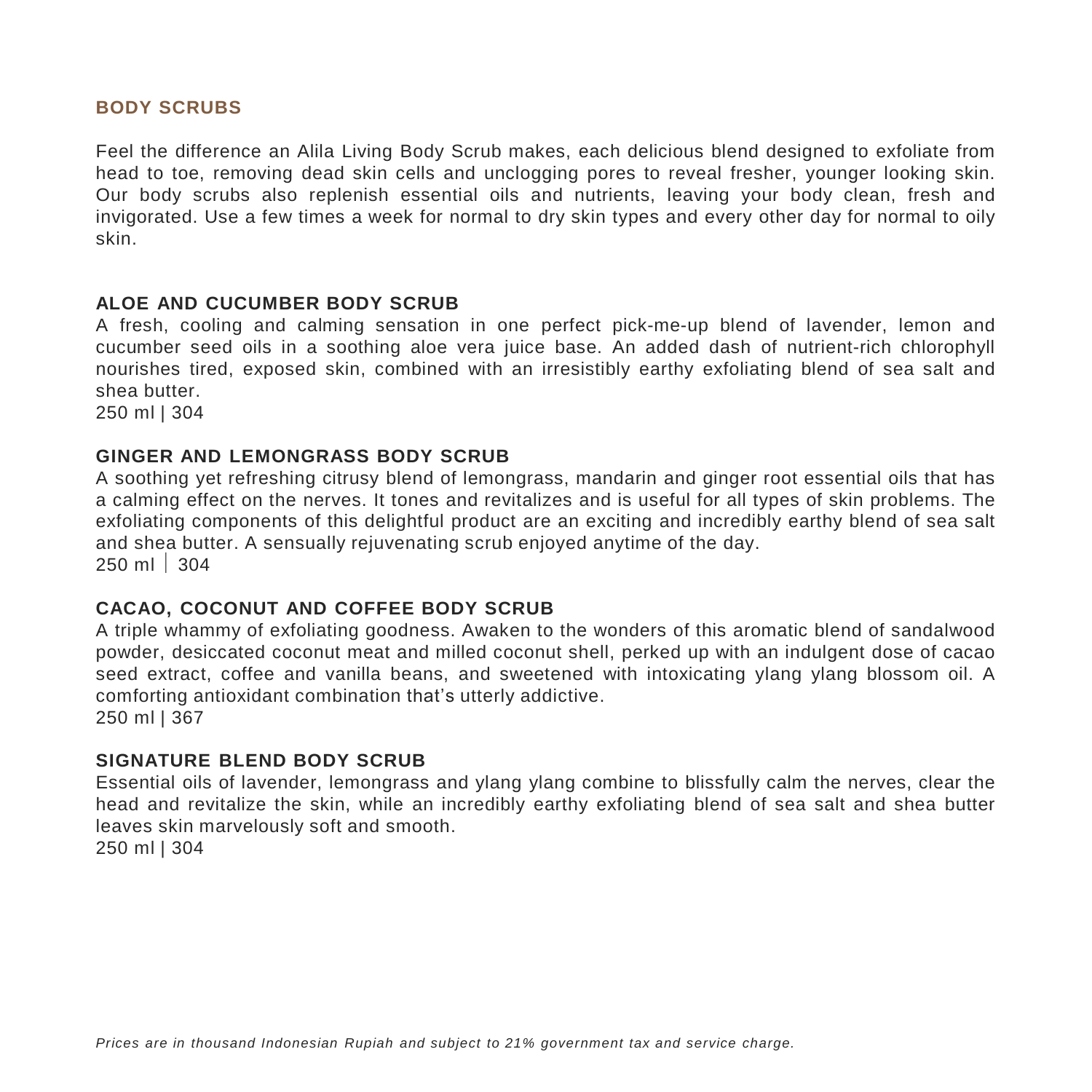# **BODY BUTTERS**

Our body butters replenish the skin with pure nut oils and botanical extracts which contain vital nutrients or "food for your skin", leaving your body clean, fresh and hydrated.

## **COCOA AND HONEY BODY BUTTER**

Envelop yourself in the soft, sweet, warming, woody aroma of Alila Living's Cocoa and Honey Body Butter. An irresistible hydrating butter made with some of the tastiest, most nourishing nut and plant actives known to the botanical world, richly accented with cocoa and brown lavender absolute, an intoxicating dose of pure Indonesian vanilla oleoresin, along with sandalwood and Egyptian geranium essential oils. To make this elixir even tastier, we added a hefty helping of wildflower honey. It is honey in its purest form made from bees that collect nectar from the many tropical flowers of Bali's wild countryside. Pure indulgence!

250 ml | 388

# **MANDARIN AND PINK GRAPEFRUIT BODY BUTTER**

An incredibly moisturizing buttery base infused with pink grapefruit, mandarin peel and lemon myrtle essential oils to create this sweet, slightly tart, irresistibly fresh concoction. The combined aromatic effect is uplifting; a wonderful elixir that relieves muscle fatigue, tension, depression, panic, hysteria and nervous exhaustion in general. It also aids in cellulite reduction and is a great remedy for tired, chapped, mature or sunburned skin. A welcome treat for the whole body! 250 ml | 388

#### **BALINESE BLOSSOM BODY BUTTER**

An amazingly fresh blend of pure and entrancing essential oils from the blossoms of Indonesia's wild countryside. Grounded in a rich and nourishing blend of pure virgin coconut oil, wild harvested cocoa butter, kukui nut oil, aloe vera juice and a touch of French red clay for its powerful detoxifying quality. An incredibly soothing and balancing concoction for everyday use. Pure heaven in a jar. 250 ml | 388

# **HAND AND HAIR**

#### **VANILLA AND MANDARIN HAND HYDRATOR**

A ravishingly rich moisturising cream made from an amazing combination of virgin coconut oil, kukui nut oil and exotic African Shea tree butter, together with an uplifting blend of essential oils and orange peel extract to provide soothing relief and protection. 60 ml | 158

#### **AVOCADO AND COCONUT HAIR SMOOTHIE**

Just the thing to restore a healthy sheen to hair stripped of life and lustre by daily stresses and pollution. This earthy, herbal, ultra-repairing concoction is brimming with aloe vera juice and avocado oil, legundi extract and wild honey, as well as shea butter and tamarind extract – an intense antioxidant treatment designed to detoxify, balance and hydrate the scalp, creating the optimum environment for healthy hair growth. Massage into scalp once a week before or after shampooing. 100 ml | 184

*Prices are in thousand Indonesian Rupiah and subject to 21% government tax and service charge.*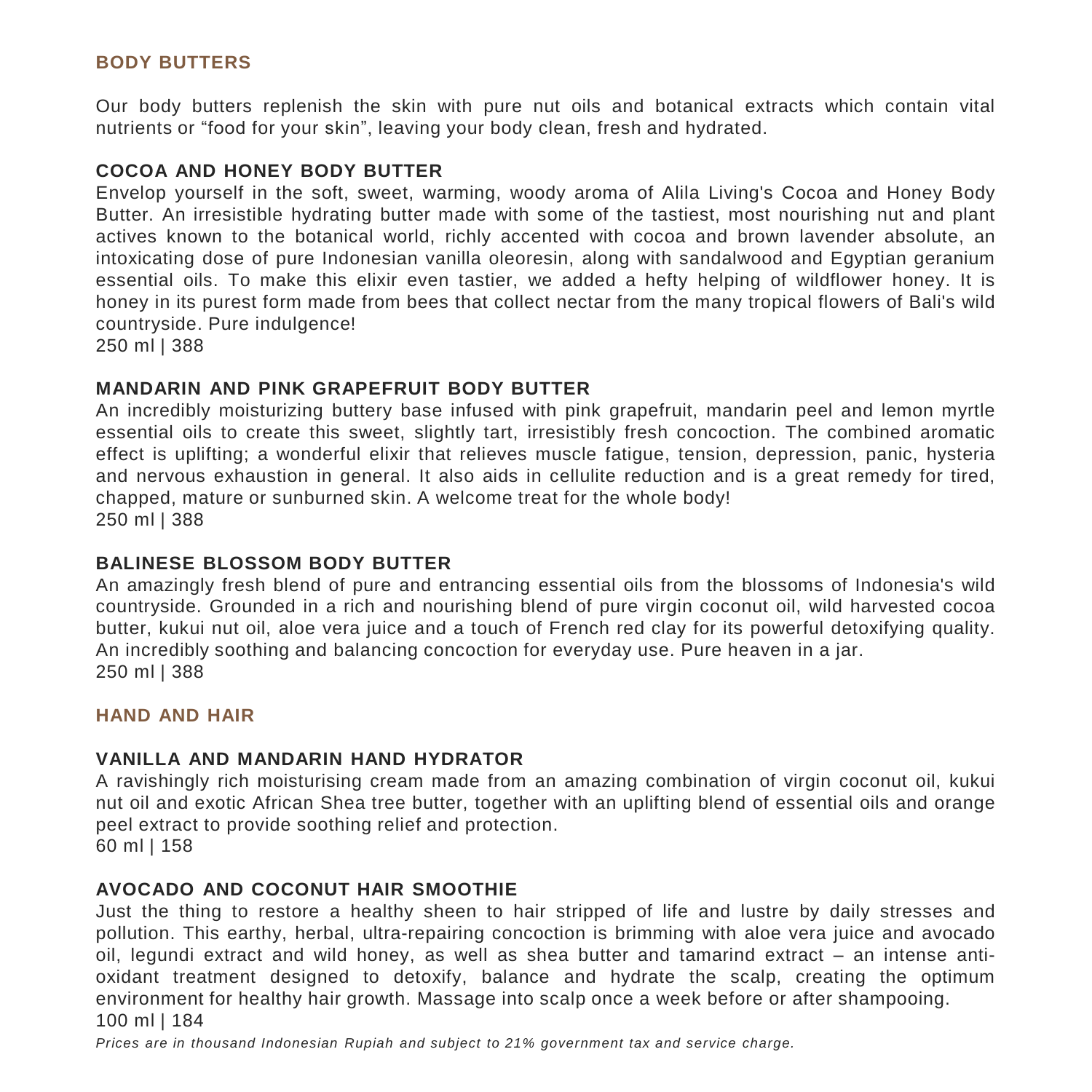# **FACE**

### **CUCUMBER AND ALOE FACIAL CLEANSER**

An irresistibly cool concoction of lavender, lemon and cucumber seed oils, enriched with chlorophyll, which is packed with vital nutrients to clean and nourish tired, lackluster skin. Effective yet gentle, Alila Living smooth and creamy facial cleansers are aloe vera-based and 100% natural – no harsh detergents, soap or artificial preservatives. Use twice daily to leave your skin feeling soft and hydrated, and your complexion sparkling fresh!

100 ml | 241

#### **HIBISCUS AND RICE BRAN FACIAL SCRUB**

The quintessential second step to an unparalleled and irresistible facial care regimen, packed with the natural goodness of aloe vera juice, coconut and wheat germ oils, and the pure scrubbing yummy-ness of rice bran and ground sandalwood. A well-known Ayurvedic ingredient, red hibiscus flower extract is also added for its highly effective antioxidant and astringent properties, plus a combination of coldpressed lemon, lemon myrtle and fresh ginger root essential oils. 60 ml | 221

# **REFRESHING SIGNATURE FACE SPRITZER**

A soothing and seductive blend of lavender, lemongrass and ylang ylang essential oils. High antibacterial properties assist to clear and tauten skin, helping to keep wrinkles away. Their beneficial plant actives help restore balance to skin's pH and regulate pore size while cooling, soothing and refreshing the skin. A great overall tonic for face or body any place, any time. Contains no alcohol, chemicals or synthetic preservatives.

120 ml | 241

#### **LEMON AND HIBISCUS DETOXIFYING MASK**

A wonderfully invigorating yet grounding treat for anyone whose skin could use a little assistance. With an aroma to die for, this extremely effective mask contains high levels of antioxidant and anti-aging properties. The star ingredient, hibiscus flower extract, is rich in organic acids and skin-tightening properties – an excellent anti-aging remedy. This blend also contains antiseptic lemon and lemon myrtle essential oils. Simple perfection when you need it the most. 60 ml | 221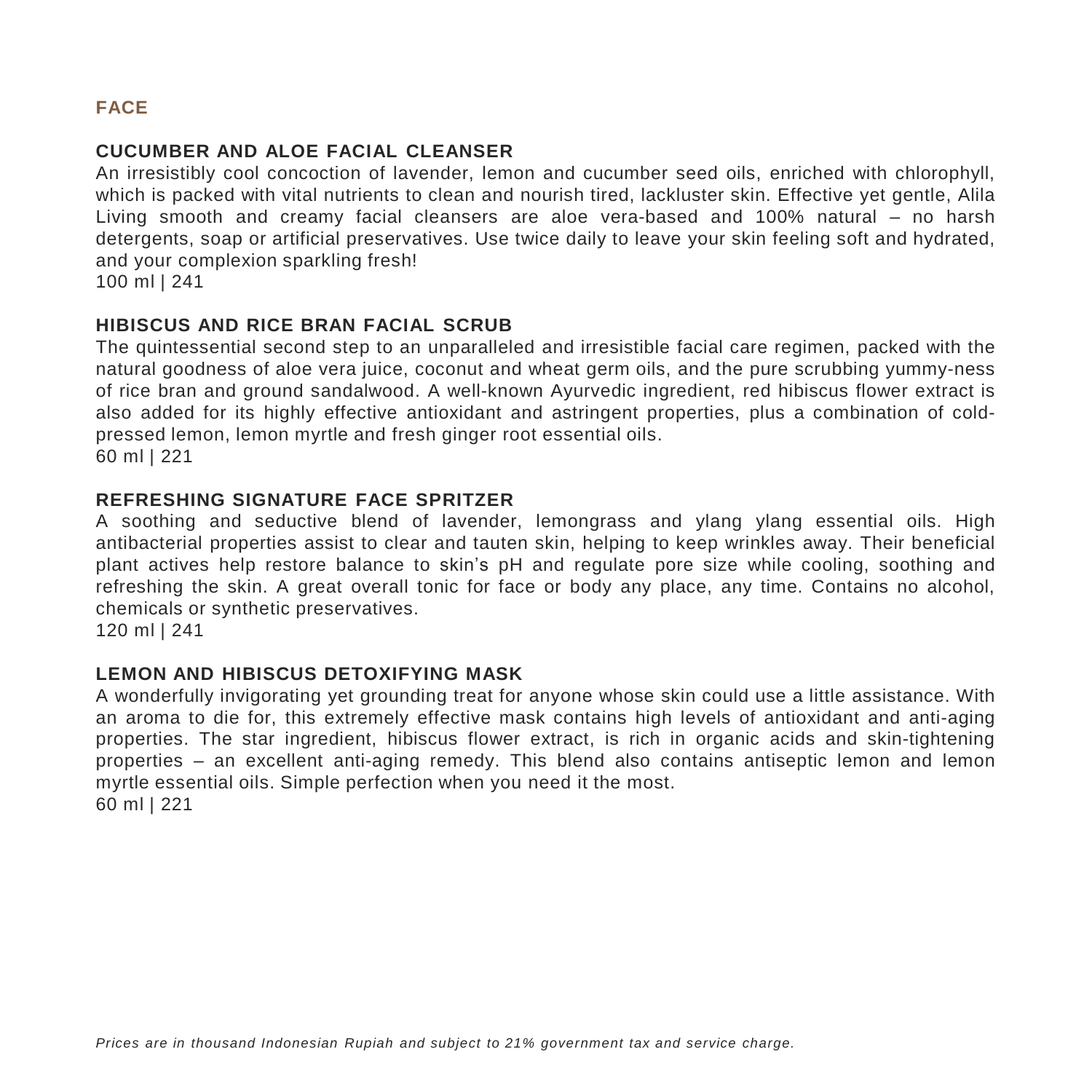# **FACIAL CREAMS**

There is nothing quite like Alila Living moisturizing facial creams – intensely rich, creamy and naturally fragrant. Absolute heaven. Only the finest, most precious botanicals make it into the mix – pure aloe vera juice combined with a superior blend of exotic oils such as kukui nut, jojoba and African shea tree butter. Use daily after bathing to protect, balance, nourish, repair and hydrate all facial skin types. For those steamy tropical days, keep in the fridge for when your skin needs a refreshing treat.

#### **INDIAN FIG FINISHING CREAM**

Rejoice in the sheer perfection of this highly effective moisturizing cream with excellent repairing, antioxidant and anti-aging properties. Tamarind, also known as Indian fig, is the star ingredient with great antiseptic, anti-allergy and skin-tightening qualities. It is also an excellent anti-freckle and antiaging remedy. Pure vanilla extract adds an element of gentle stimulation, while a dash of the very rare and exquisite brown lavender absolute adds an aroma that will send you soaring into ecstasy. Created for all who appreciate the finest things in life. Gentlemen may especially appreciate this product as a soothing and healing after-shave moisturizer.

65 ml jar | 367

# **BLOSSOM FACIAL DREAM CREAM**

Pure heaven in a jar. An ethereal symphony of lemon peel, ylang ylang, frangipani and jasmine blossom oils that is bursting with anti-aging, antioxidant and skin-enriching benefits. Feel your spirit soar as this divine nourishing elixir transports you to a soothing, skin-smooth nirvana. 65 ml jar | 367

# **PURE C FACIAL SERUM**

Alila Living's Pure C Facial Serum is a light yet rich blend of highly essential nutrients that helps your skin stay healthier longer. This Vitamin-C packed serum also contains aloe vera juice, virgin coconut oil, jojoba bean oil and evening primrose oil, creating a luxurious foundation of rich essential fatty acids that help "plump up" the fine lines that cause wrinkles. Orange peel extract, French geranium and fragrant wildflower honey offer incredible antioxidant power in this delightful masterpiece that your skin will simply love.

20 ml | 356

#### **COOLING CUCUMBER EYE SERUM**

Nutrient-rich evening primrose, wheat germ and rosehip carrier oils combined with an enriching blend of natural ingredients tones skin in the delicate eye area, reducing puffiness and softening fine lines and wrinkles, giving eyes every reason to sparkle. 20 ml | 356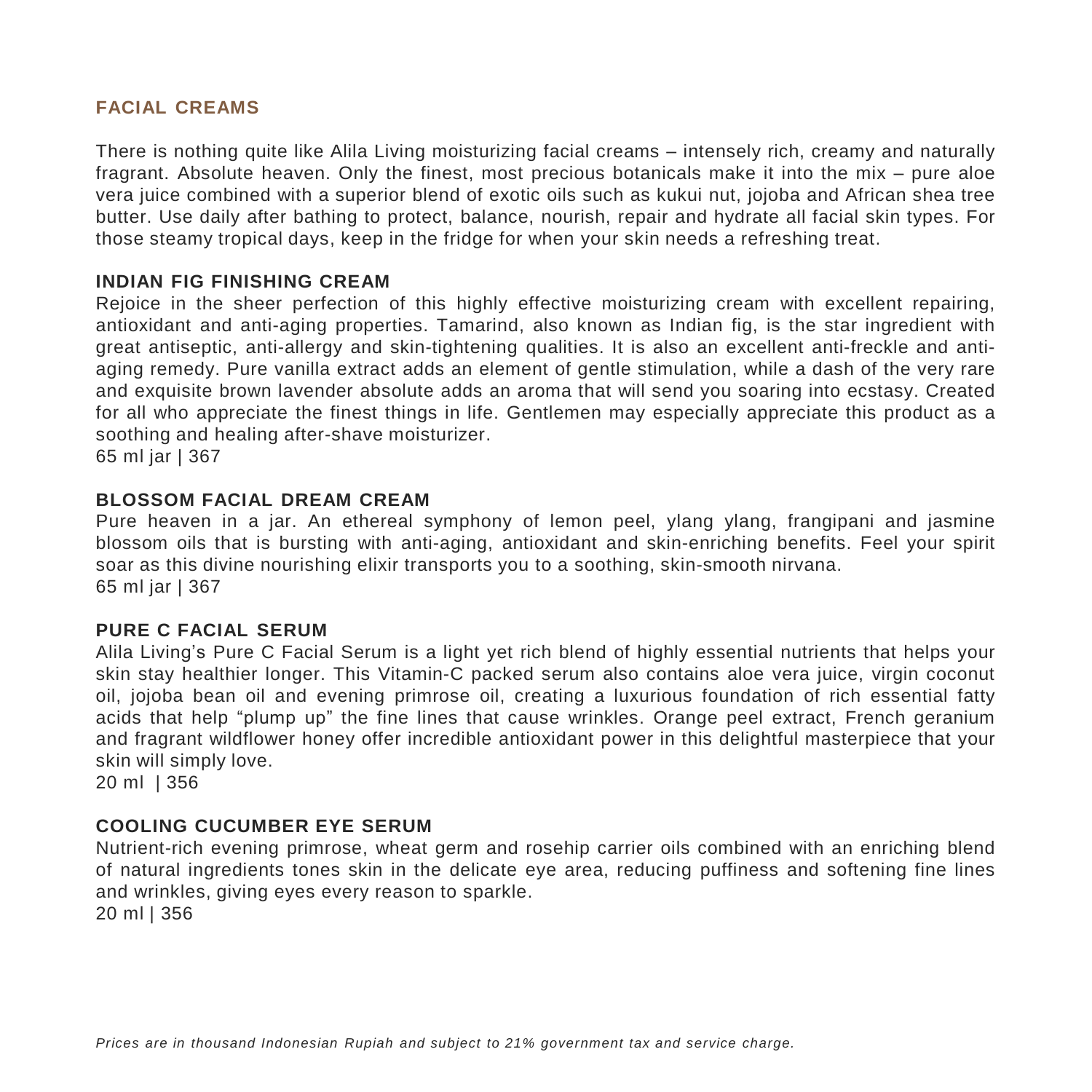# **BOTANICAL LIP BALMS**

Poutilicious! Make way for lusciously kissable lips with Alila Living's Botanical Lip Balms, designed to protect lips exposed to the elements. Made from a 100% pure plant-based blend of castor, coconut, kukui nut and wheat germ base oils that are protein-rich and packed with vitamins and minerals to nourish, soothe and moisturize, and with an indulgent spoon of Wild Bali Honey added for a deliciously sweet finish.

# **FRESH KISS LIP SMACK**

A fresh and minty blend of cajuput, peppermint and wintergreen essential oils that leaves your lips tingling with invigoration. Use regularly for alluringly kissable lips…and fresh breath too. 20 ml | 132

#### **GINGER LEMON LIP BALM**

Like sipping fresh cut ginger tea flavored with the zest of lemon, this gorgeous balm combines locally produced ginger root essential oil with pure lemon and lemon myrtle essential oils, guaranteed to give your lips a seductive glisten and your kisses a citrusy punch! 20 ml | 132

# **SIGNATURE AMENITIES**

# **SHOWER GEL, SHAMPOO, CONDITIONER, LOTION**

# **HIS COLLECTION**

A soothing, seductive and lively scent designed especially for him. Features pure plant botanicals of mandarin, lemongrass and black pepper to strengthen emotions, relax muscles and increase skin elasticity.

60 ml | 68

# **HER COLLECTION**

A soft, sweet, citrusy-spice blend with fresh floral notes designed especially for her. Features pure plant botanicals of mandarin, lemongrass and rose geranium to calm, soften and bring you back into balance.

60 ml | 68

# **AFTERSUN COOLING GEL**

We all know how good the sun makes us feel, but sometimes we can overdo it. Apply cooling gel to face and body to take the 'burn' out of sunburn. 60 ml | 94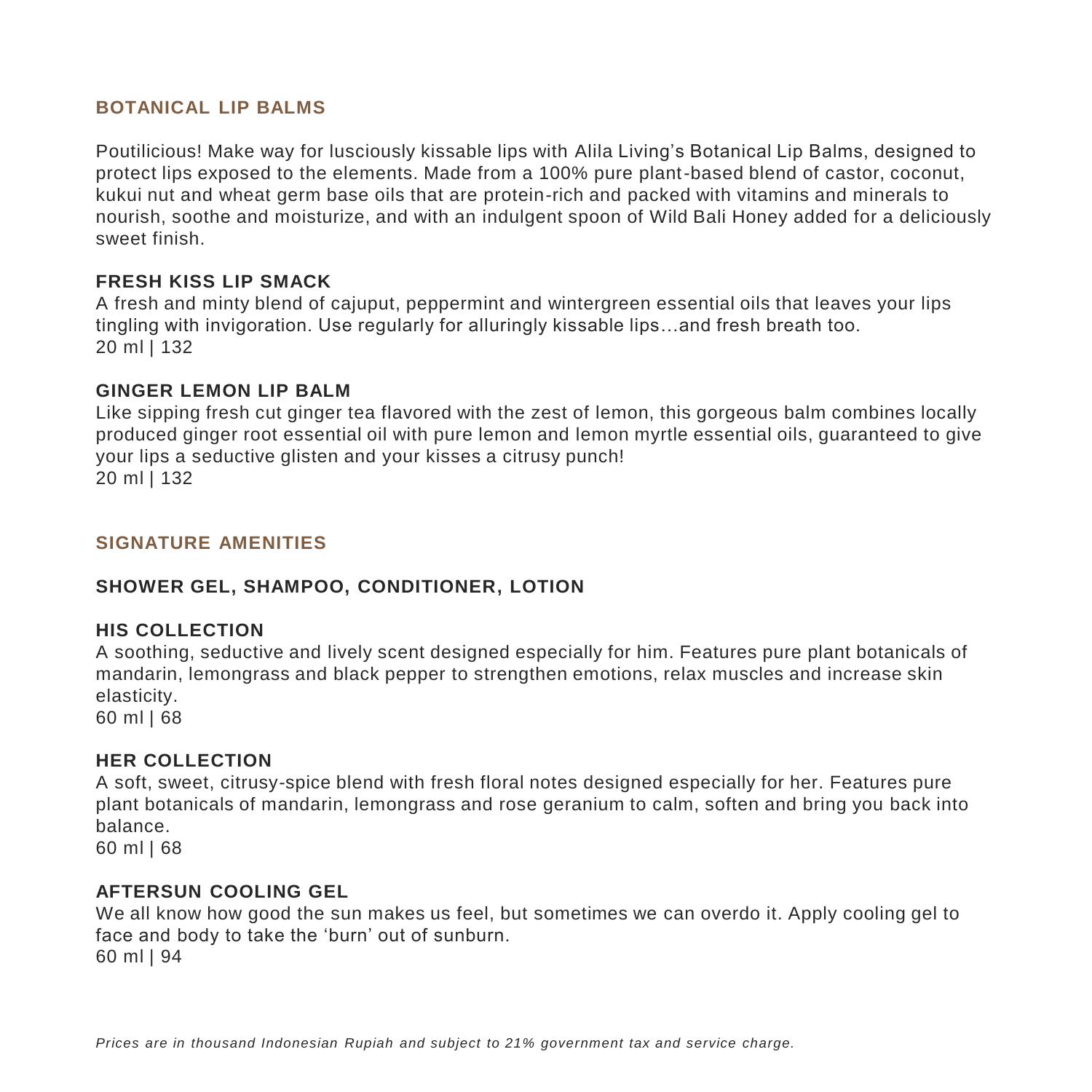# **ALILA SIGNATURE SUNSCREEN**

A light, water-resistant sunscreen infused with our signature essence. The perfect all-over protection for hours in the sun.

60 ml | 83

# **REFRESHING FACE MIST**

Just say 'aahhhhhhh'. That's how this refreshing face and body spritzer will make you feel. A luxurious blend of aloe vera juice, honey, lavender, lemongrass and ylang ylang plant actives. Spray everywhere… 60 ml | 68

# **DEEP SLEEP PILLOW MIST**

Mmmmm, a restful and calming blend of aromatic French lavender and Roman chamomile essential oils. A few full mists sprayed onto linens before bed is the perfect way to a peaceful deep sleep. 60 ml | 68

# **SIGNATURE INSECT REPELLENT**

A light and creamy lotion carefully blended with essential oils of lavender, lemon myrtle and rose geranium, specifically chosen for their insect repelling properties. Effective yet gentle, perfect for the whole body.

60 ml | 83

# **SUN TANNING OIL**

A delightful coconut based deep tanning oil that accelerate tanning process while keeping your skin moisturized with its flowery-seductive blend of French lavender, lemongrass & ylang ylang flower essential oil.

60 ml | 83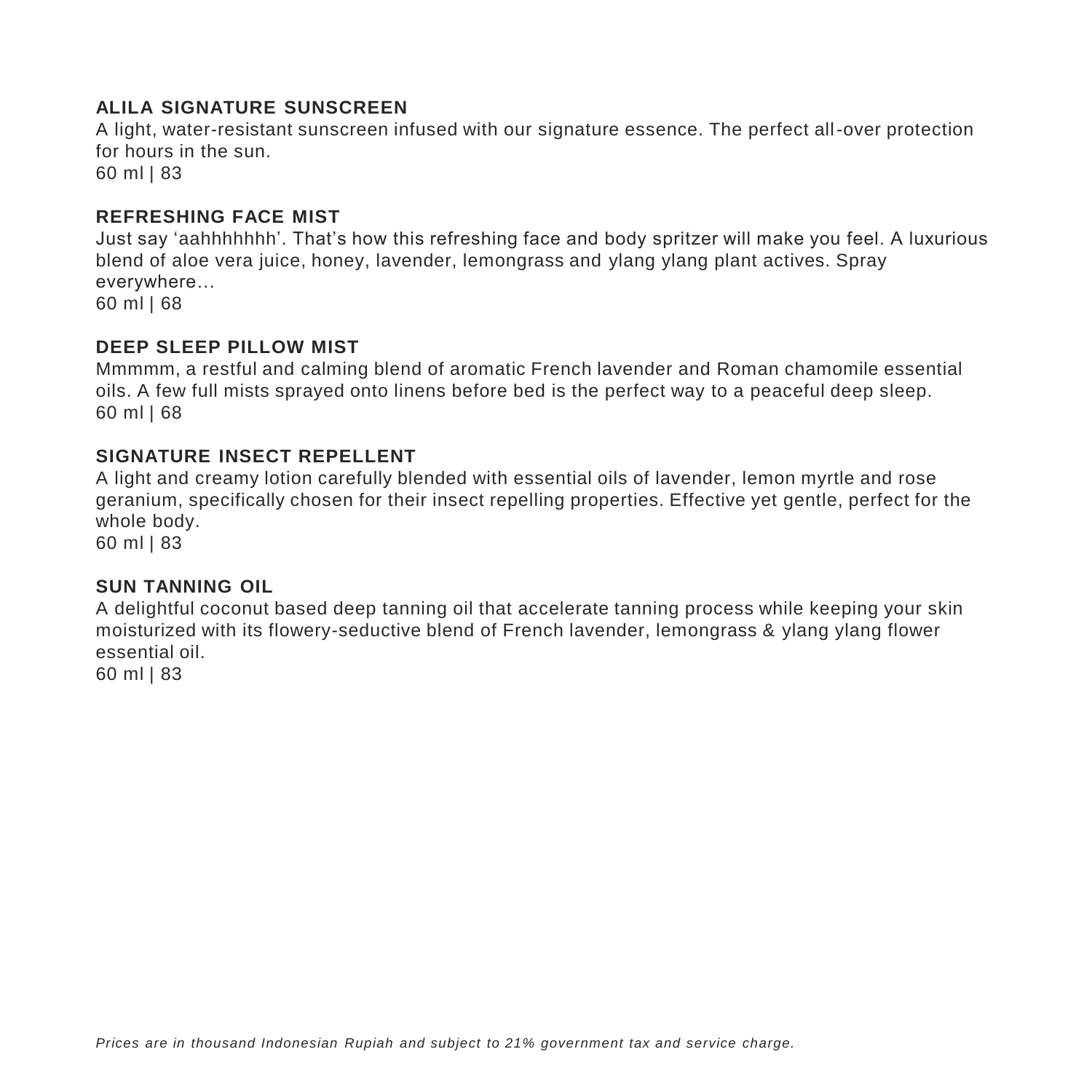# **Naturally from the Heart**

www.alilahotels.com

www.shopalila.com